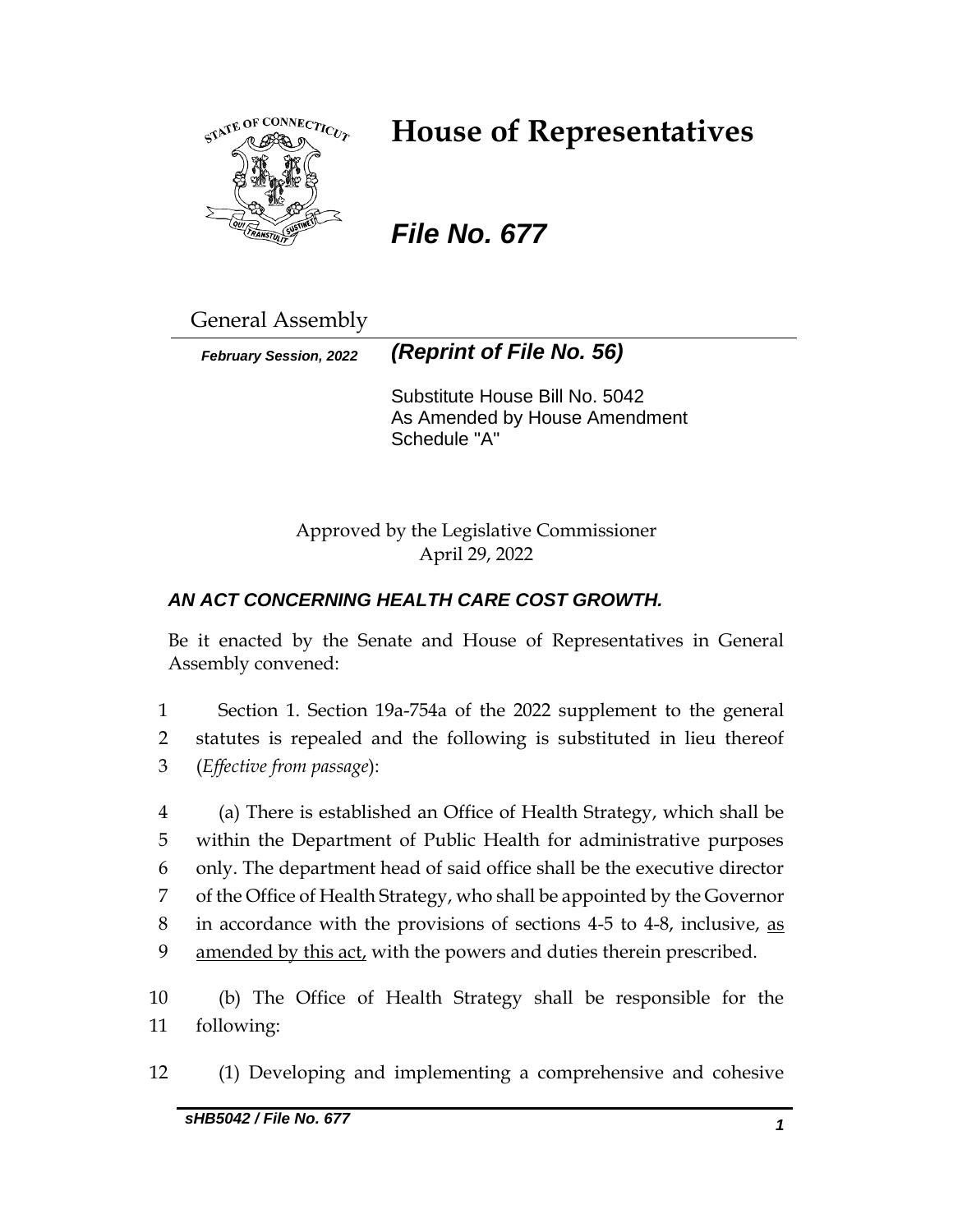health care vision for the state, including, but not limited to, a coordinated state health care cost containment strategy;

 (2) Promoting effective health planning and the provision of quality health care in the state in a manner that ensures access for all state residents to cost-effective health care services, avoids the duplication of such services and improves the availability and financial stability of such services throughout the state;

 (3) Directing and overseeing the State Innovation Model Initiative and related successor initiatives;

 (4) (A) Coordinating the state's health information technology initiatives, (B) seeking funding for and overseeing the planning, implementation and development of policies and procedures for the administration of the all-payer claims database program established under section 19a-775a, (C) establishing and maintaining a consumer health information Internet web site under section 19a-755b, and (D) designating an unclassified individual from the office to perform the duties of a health information technology officer as set forth in sections 17b-59f and 17b-59g;

 (5) Directing and overseeing the Health Systems Planning Unit established under section 19a-612 and all of its duties and responsibilities as set forth in chapter 368z;

 (6) Convening forums and meetings with state government and external stakeholders, including, but not limited to, the Connecticut Health Insurance Exchange, to discuss health care issues designed to develop effective health care cost and quality strategies; **[**and**]**

 (7) (A) Administering the Covered Connecticut program established under section 19a-754c in consultation with the Commissioner of Social Services, Insurance Commissioner and Connecticut Health Insurance Exchange, and (B) consulting with the Commissioner of Social Services and Insurance Commissioner for the purposes set forth in section 17b-312; **[**.**]** and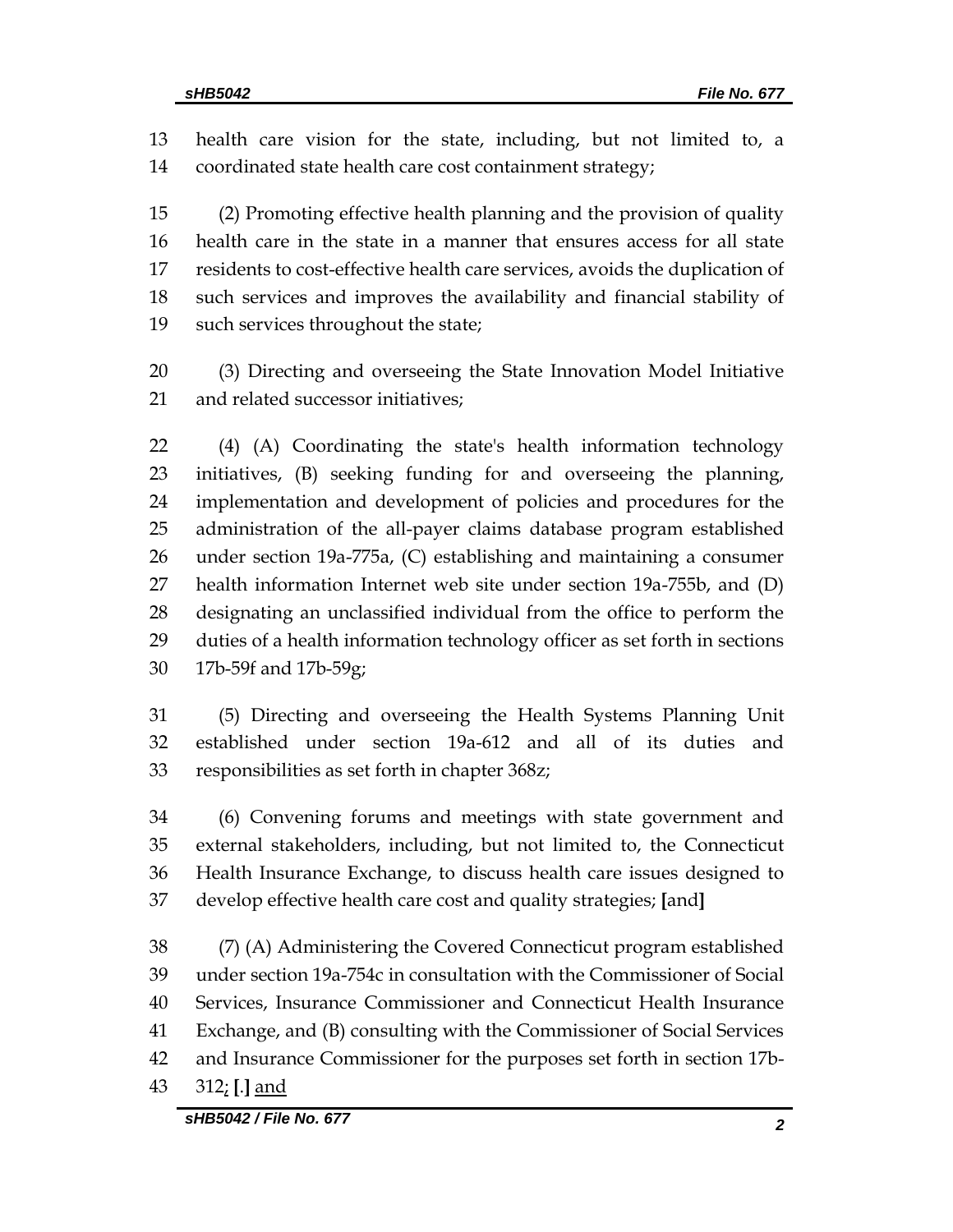(8) (A) Setting an annual health care cost growth benchmark and 45 primary care spending target pursuant to section 3 of this act, (B) developing and adopting health care quality benchmarks pursuant to section 3 of this act, (C) developing strategies, in consultation with stakeholders, to meet such benchmarks and targets developed pursuant to section 3 of this act, (D) enhancing the transparency of provider entities, as defined in subdivision (13) of section 2 of this act, (E) monitoring the development of accountable care organizations and patient-centered medical homes in the state, and (F) monitoring the adoption of alternative payment methodologies in the state.

 (c) The Office of Health Strategy shall constitute a successor, in accordance with the provisions of sections 4-38d, 4-38e and 4-39, to the functions, powers and duties of the following:

 (1) The Connecticut Health Insurance Exchange, established pursuant to section 38a-1081, relating to the administration of the all-payer claims database pursuant to section 19a-755a; and

 (2) The Office of the Lieutenant Governor, relating to the (A) development of a chronic disease plan pursuant to section 19a-6q, (B) housing, chairing and staffing of the Health Care Cabinet pursuant to section 19a-725, and (C) (i) appointment of the health information technology officer, and (ii) oversight of the duties of such health information technology officer as set forth in sections 17b-59f and 17b-59g.

 (d) Any order or regulation of the entities listed in subdivisions (1) and (2) of subsection (c) of this section that is in force on July 1, 2018, shall continue in force and effect as an order or regulation until amended, repealed or superseded pursuant to law.

 Sec. 2. (NEW) (*Effective from passage*) For the purposes of this section and sections 3 to 7, inclusive, of this act:

 (1) "Drug manufacturer" means the manufacturer of a drug that is: (A) Included in the information and data submitted by a health carrier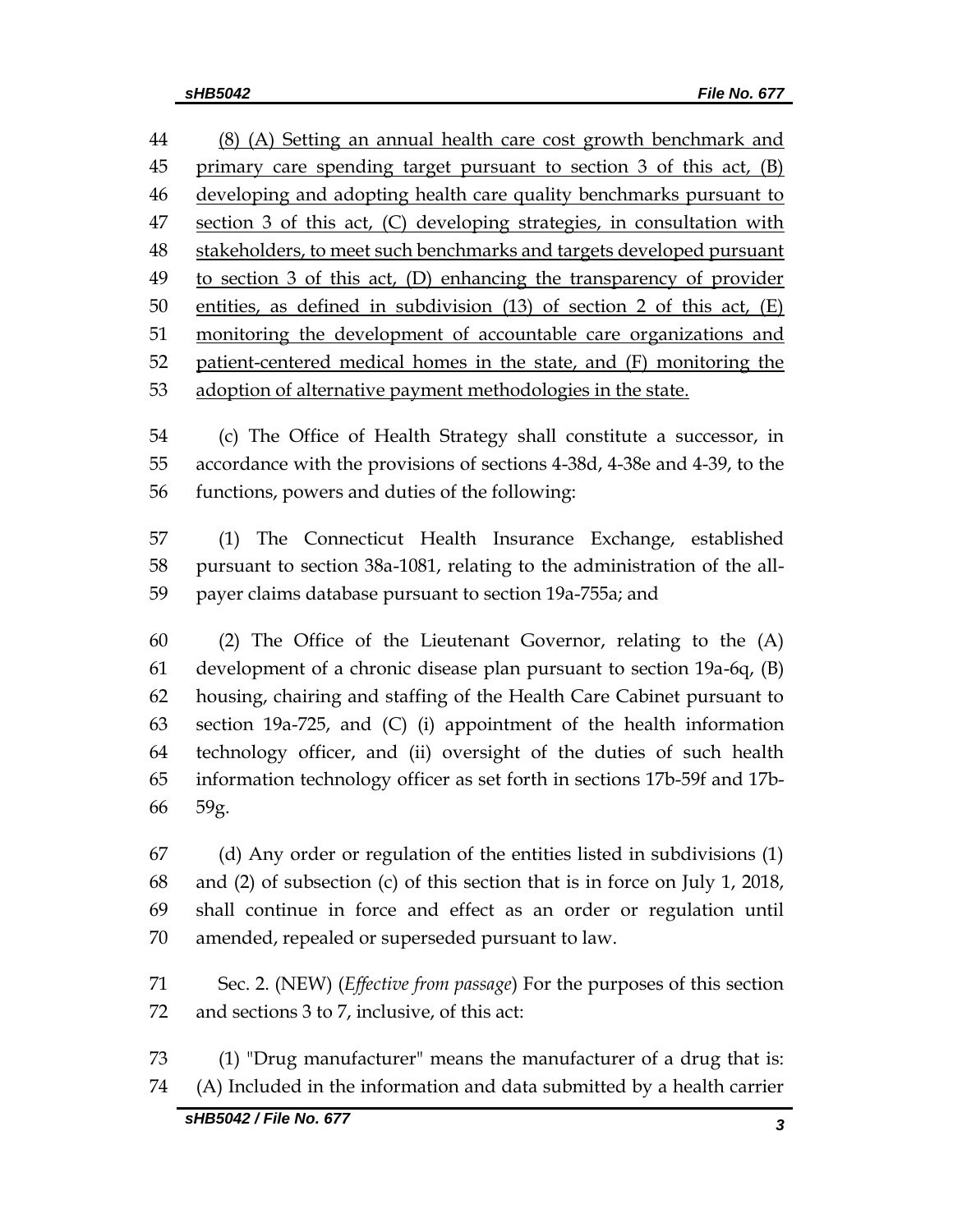pursuant to section 38a-479qqq of the general statutes, (B) studied or listed pursuant to subsection (c) or (d) of section 19a-754b of the general statutes, or (C) in a therapeutic class of drugs that the executive director determines, through public or private reports, has had a substantial impact on prescription drug expenditures, net of rebates, as a percentage of total health care expenditures;

 (2) "Executive director" means the executive director of the Office of Health Strategy;

 (3) "Health care cost growth benchmark" means the annual benchmark established pursuant to section 3 of this act;

 (4) "Health care quality benchmark" means an annual benchmark established pursuant to section 3 of this act;

 (5) "Health care provider" has the same meaning as provided in subdivision (1) of subsection (a) of section 19a-17b of the general statutes;

 (6) "Net cost of private health insurance" means the difference between premiums earned and benefits incurred, and includes insurers' costs of paying bills, advertising, sales commissions, and other administrative costs, net additions or subtractions from reserves, rate credits and dividends, premium taxes and profits or losses;

 (7) "Office" means the Office of Health Strategy established under section 19a-754a of the general statutes, as amended by this act;

 (8) "Other entity" means a drug manufacturer, pharmacy benefits manager or other health care provider that is not considered a provider entity;

*sHB5042 / File No. 677 4* (9) "Payer" means a payer, including Medicaid, Medicare and governmental and nongovernment health plans, and includes any organization acting as payer that is a subsidiary, affiliate or business owned or controlled by a payer that, during a given calendar year, pays health care providers for health care services or pharmacies or provider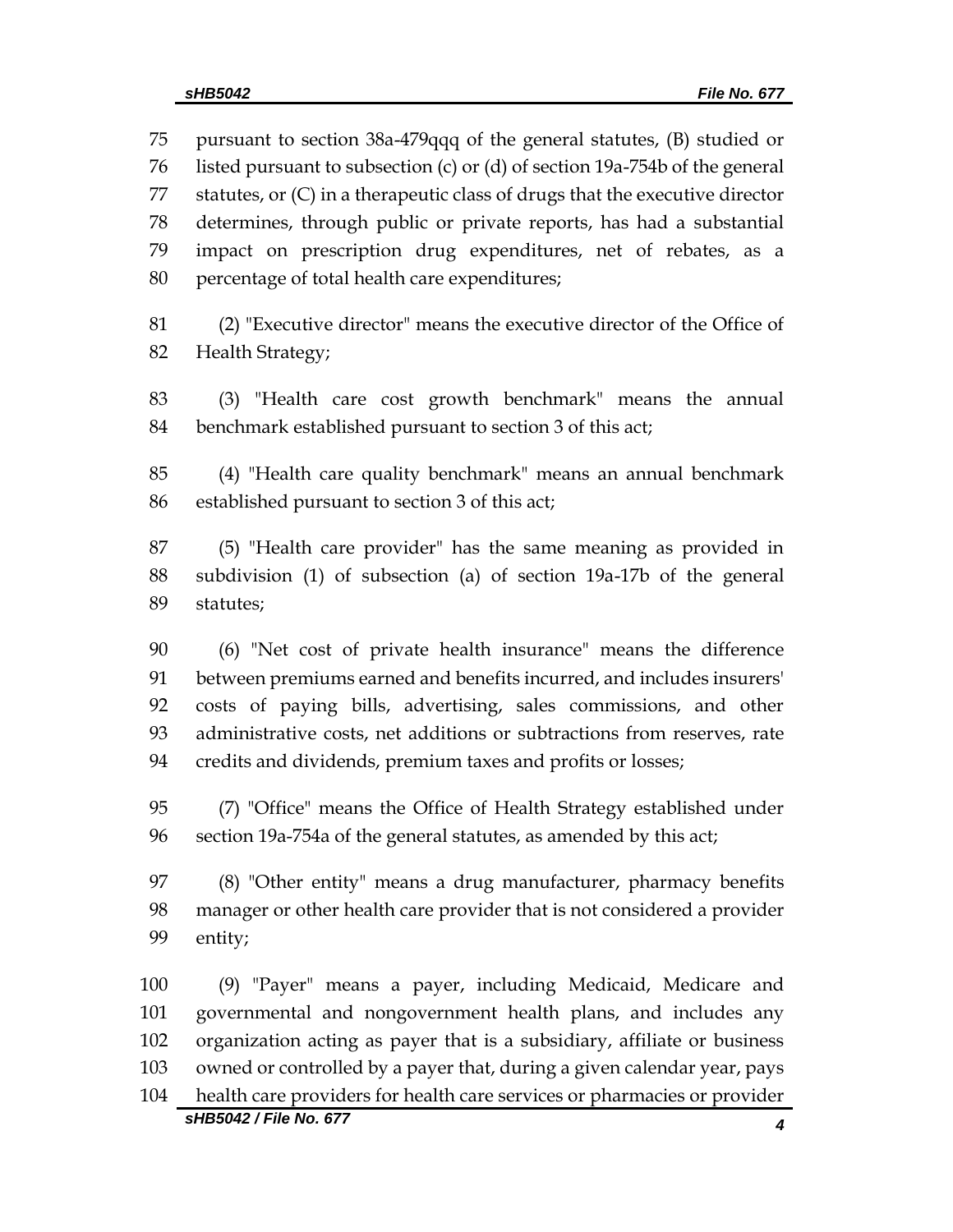entities for prescription drugs designated by the executive director;

 (10) "Performance year" means the most recent calendar year for which data were submitted for the applicable health care cost growth benchmark, primary care spending target or health care quality benchmark;

 (11) "Pharmacy benefits manager" has the same meaning as provided in subdivision (10) of section 38a-479ooo of the general statutes;

 (12) "Primary care spending target" means the annual target established pursuant to section 3 of this act;

 (13) "Provider entity" means an organized group of clinicians that come together for the purposes of contracting, or are an established billing unit that, at a minimum, includes primary care providers, and that collectively, during any given calendar year, has enough attributed lives to participate in total cost of care contracts, even if they are not engaged in a total cost of care contract;

 (14) "Potential gross state product" means a forecasted measure of the economy that equals the sum of the (A) expected growth in national labor force productivity, (B) expected growth in the state's labor force, and (C) expected national inflation, minus the expected state population growth;

 (15) "Total health care expenditures" means the sum of all health care expenditures in this state from public and private sources for a given calendar year, including: (A) All claims-based spending paid to 128 providers, net of pharmacy rebates, (B) all patient cost-sharing amounts, and (C) the net cost of private health insurance; and

 (16) "Total medical expense" means the total cost of care for the patient population of a payer or provider entity for a given calendar year, where cost is calculated for such year as the sum of (A) all claims- based spending paid to providers by public and private payers, and net of pharmacy rebates, (B) all nonclaims payments for such year,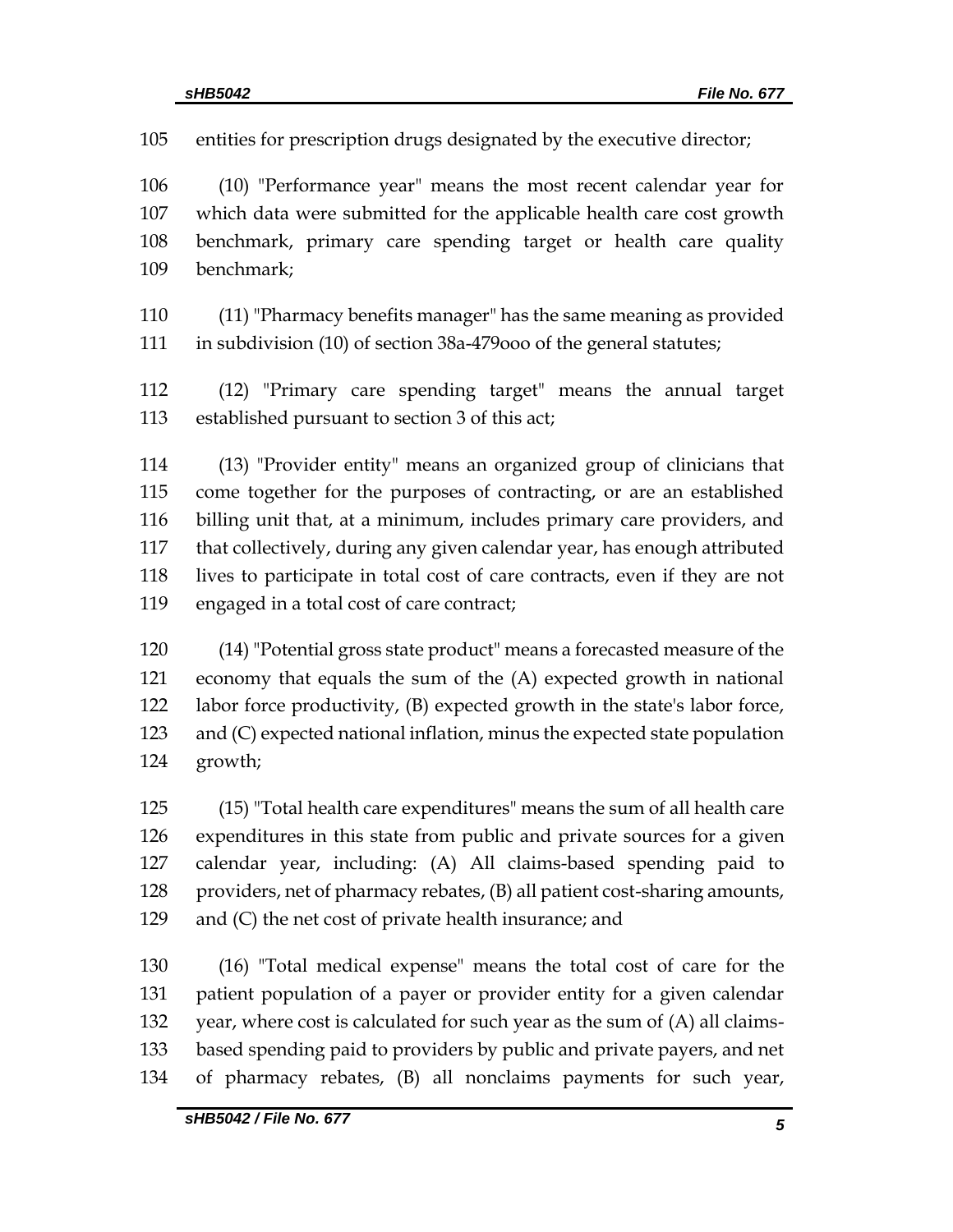including, but not limited to, incentive payments and care coordination payments, and (C) all patient cost-sharing amounts expressed on a per capita basis for the patient population of a payer or provider entity in this state.

 Sec. 3. (NEW) (*Effective from passage*) (a) Not later than July 1, 2022, the executive director shall publish (1) the health care cost growth benchmarks and annual primary care spending targets as a percentage of total medical expenses for the calendar years 2021 to 2025, inclusive, and (2) the annual health care quality benchmarks for the calendar years 2022 to 2025, inclusive, on the office's Internet web site.

 (b) (1) (A) Not later than July 1, 2025, and every five years thereafter, the executive director shall develop and adopt annual health care cost growth benchmarks and annual primary care spending targets for the succeeding five calendar years for provider entities and payers.

 (B) In developing the health care cost growth benchmarks and primary care spending targets pursuant to this subdivision, the executive director shall consider (i) any historical and forecasted changes in median income for individuals in the state and the growth rate of potential gross state product, (ii) the rate of inflation, and (iii) the most recent report prepared by the executive director pursuant to subsection (b) of section 4 of this act.

 (C) (i) The executive director shall hold at least one informational public hearing prior to adopting the health care cost growth benchmarks and primary care spending targets for each succeeding five-year period described in this subdivision. The executive director may hold informational public hearings concerning any annual health care cost growth benchmark and primary care spending target set pursuant to subsection (a) or subdivision (1) of subsection (b) of this section. Such informational public hearings shall be held at a time and place designated by the executive director in a notice prominently posted by the executive director on the office's Internet web site and in a form and manner prescribed by the executive director. The executive director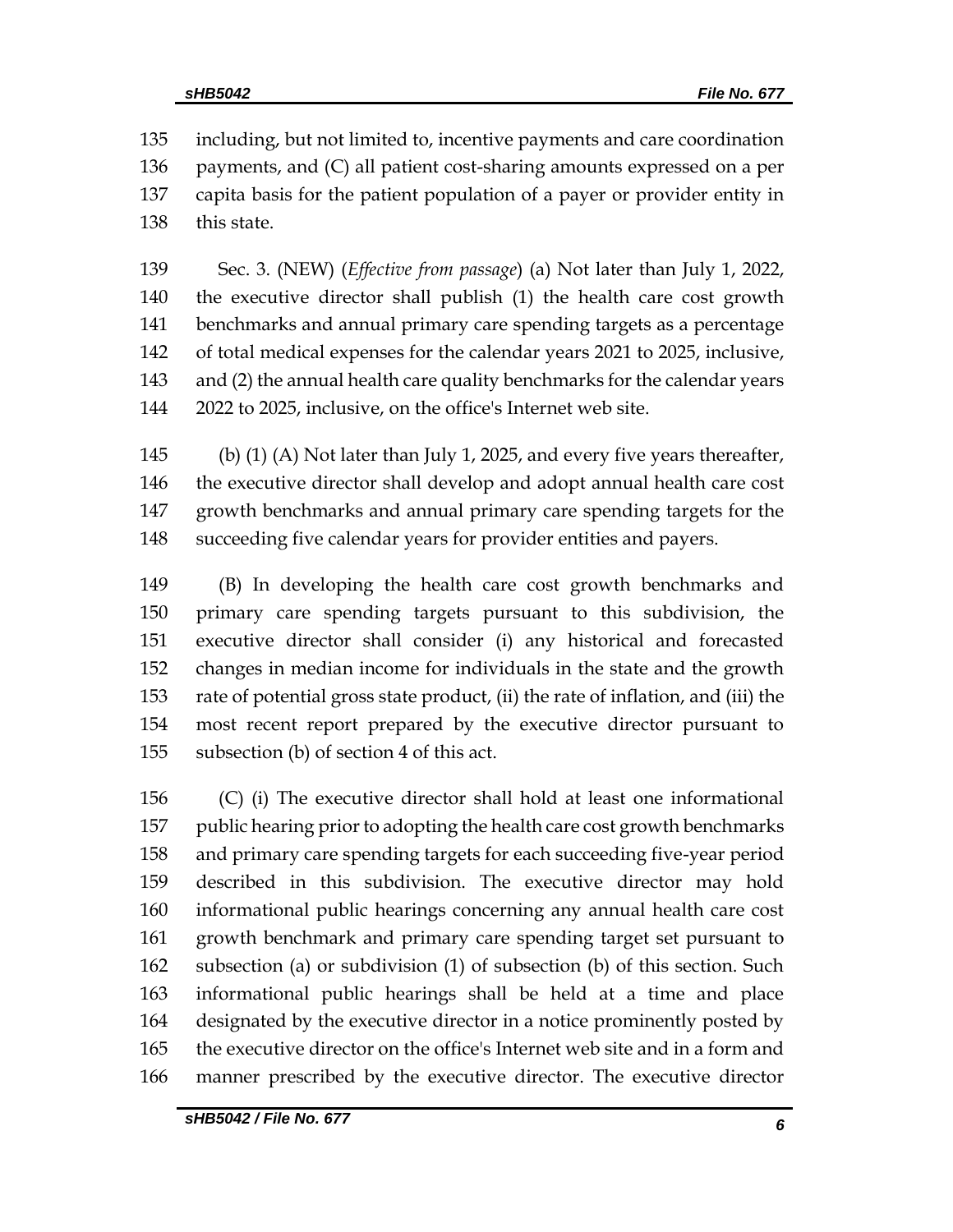shall make available on the office's Internet web site a summary of any such informational public hearing and include the executive director's recommendations, if any, to modify or not to modify any such annual benchmark or target.

 (ii) If the executive director determines, after any informational public hearing held pursuant to this subparagraph, that a modification to any health care cost growth benchmark or annual primary care spending target is, in the executive director's discretion, reasonably warranted, the executive director may modify such benchmark or target.

 (iii) The executive director shall annually (I) review the current and projected rate of inflation, and (II) include on the office's Internet web site the executive director's findings of such review, including the reasons for making or not making a modification to any applicable health care cost growth benchmark. If the executive director determines that the rate of inflation requires modification of any health care cost growth benchmark adopted under this section, the executive director may modify such benchmark. In such event, the executive director shall not be required to hold an informational public hearing concerning such modified health care cost growth benchmark.

 (D) The executive director shall post each adopted health care cost growth benchmark and annual primary care spending target on the office's Internet web site.

 (2) (A) Not later than July 1, 2025, and every five years thereafter, the executive director shall develop and adopt annual health care quality benchmarks for the succeeding five calendar years for provider entities and payers.

*sHB5042 / File No. 677 7* (B) In developing annual health care quality benchmarks pursuant to this subdivision, the executive director shall consider (i) quality measures endorsed by nationally recognized organizations, including, but not limited to, the National Quality Forum, the National Committee for Quality Assurance, the Centers for Medicare and Medicaid Services,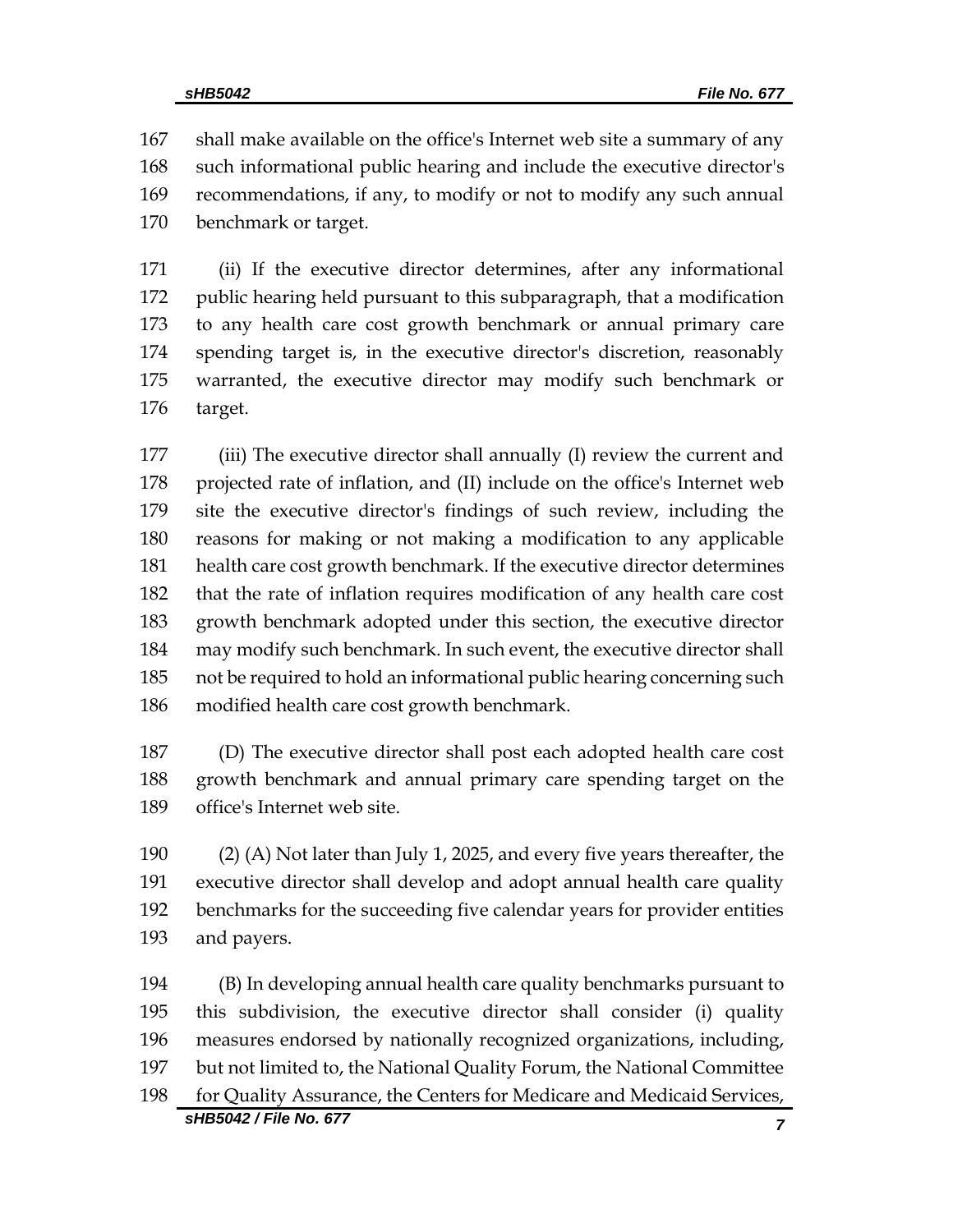the Centers for Disease Control, the Joint Commission and expert organizations that develop health equity measures, and (ii) measures 201 that: (I) Concern health outcomes, overutilization, underutilization and patient safety, (II) meet standards of patient-centeredness and ensure consideration of differences in preferences and clinical characteristics within patient subpopulations, and (III) concern community health or population health.

 (C) (i) The executive director shall hold at least one informational public hearing prior to adopting the health care quality benchmarks for each succeeding five-year period described in this subdivision. The executive director may hold informational public hearings concerning 210 the quality measures the executive director proposes to adopt as health care quality benchmarks. Such informational public hearings shall be held at a time and place designated by the executive director in a notice prominently posted by the executive director on the office's Internet web site and in a form and manner prescribed by the executive director. The executive director shall make available on the office's Internet web site a summary of any such informational public hearing and include the executive director's recommendations, if any, to modify or not modify any such health care quality benchmark.

 (ii) If the executive director determines, after any informational 220 public hearing held pursuant to this subparagraph, that modifications to any health care quality benchmarks are, in the executive director's discretion, reasonably warranted, the executive director may modify such quality benchmarks. The executive director shall not be required to hold an additional informational public hearing concerning such modified quality benchmarks.

226 (D) The executive director shall post each adopted health care quality benchmark on the office's Internet web site.

228 (c) The executive director may enter into such contractual agreements as may be necessary to carry out the purposes of this section, including, but not limited to, contractual agreements with actuarial, economic and

*sHB5042 / File No. 677 8*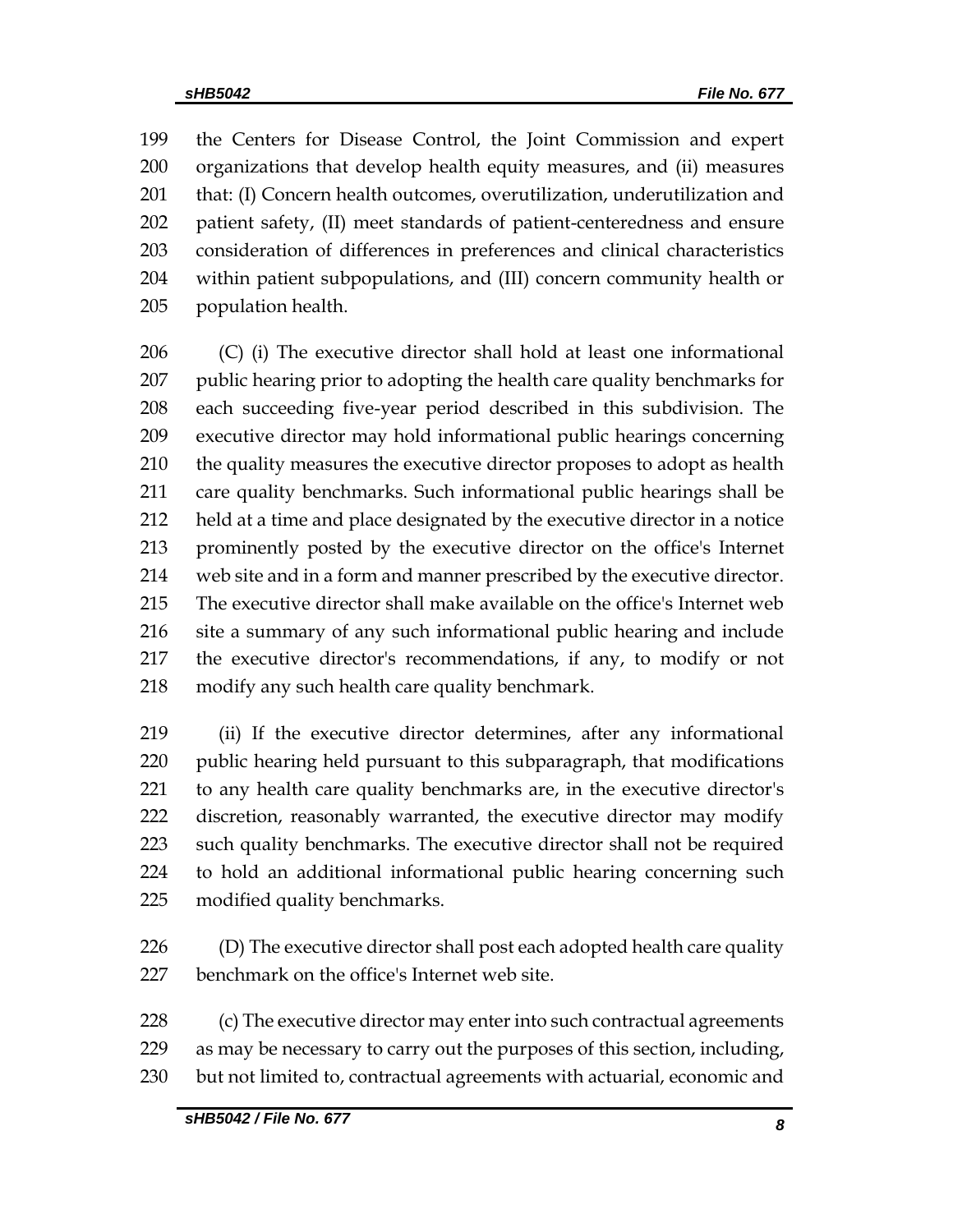other experts and consultants.

 Sec. 4. (NEW) (*Effective from passage*) (a) Not later than August 15, 2022, and annually thereafter, each payer shall report to the executive director, in a form and manner prescribed by the executive director, for the preceding or prior years, if the executive director so requests based on material changes to data previously submitted, aggregated data, including aggregated self-funded data as applicable, necessary for the executive director to calculate total health care expenditures, primary care spending as a percentage of total medical expenses and net cost of 240 private health insurance. Each payer shall also disclose, as requested by the executive director, payer data required for adjusting total medical expense calculations to reflect changes in the patient population.

 (b) Not later than March 31, 2023, and annually thereafter, the executive director shall prepare and post on the office's Internet web site, a report concerning the total health care expenditures utilizing the total aggregate medical expenses reported by payers pursuant to subsection (a) of this section, including, but not limited to, a breakdown of such population-adjusted total medical expenses by payer and provider entities. The report may include, but shall not be limited to, information regarding the following:

(1) Trends in major service category spending;

(2) Primary care spending as a percentage of total medical expenses;

 (3) The net cost of private health insurance by payer by market segment, including individual, small group, large group, self-insured, student and Medicare Advantage markets; and

 (4) Any other factors the executive director deems relevant to providing context on such data, which shall include, but not be limited to, the following factors: (A) The impact of the rate of inflation and rate 259 of medical inflation; (B) impacts, if any, on access to care; and  $(C)$ responses to public health crises or similar emergencies.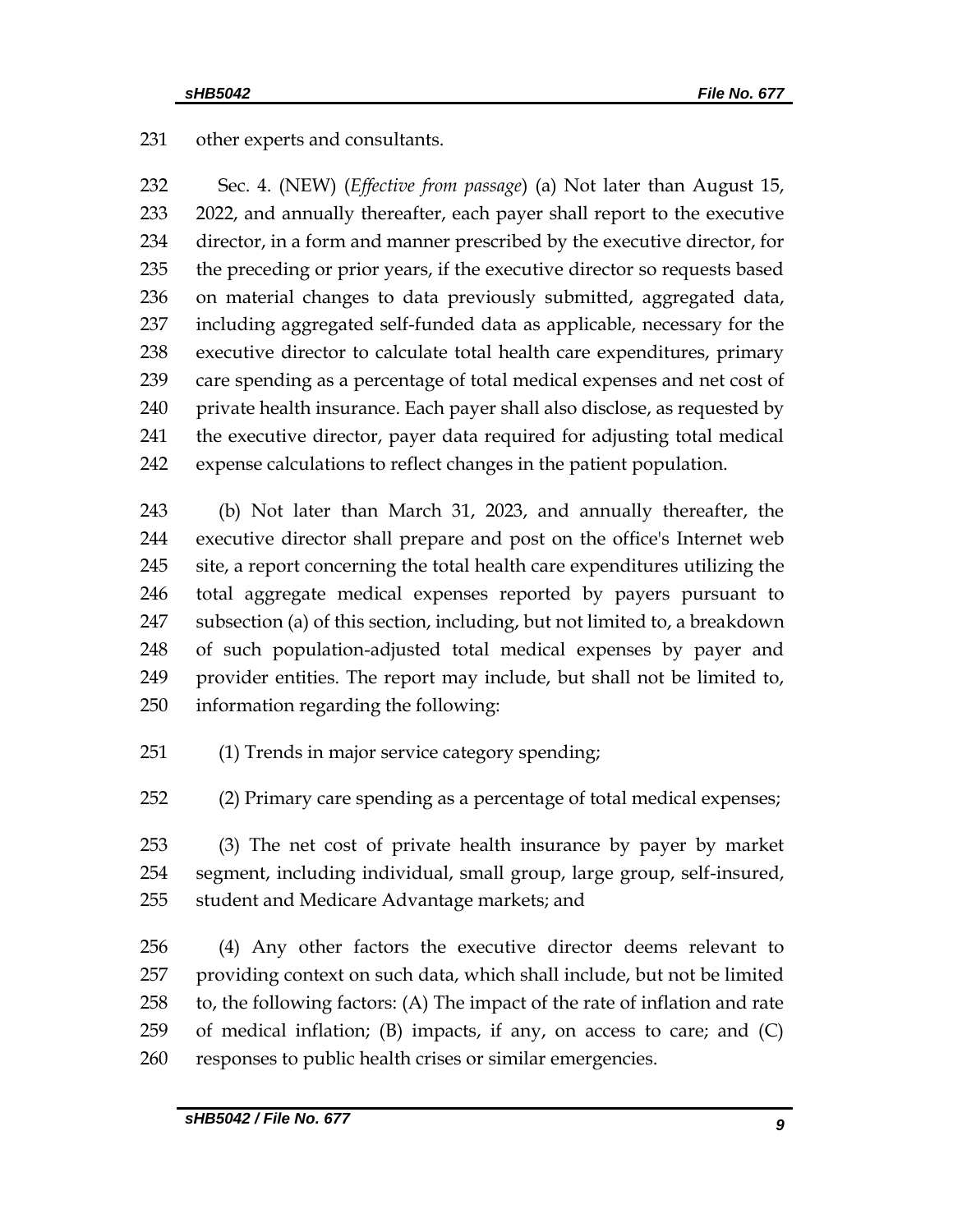(c) The executive director shall annually submit a request to the federal Centers for Medicare and Medicaid Services for the unadjusted total medical expenses of Connecticut residents.

264 (d) Not later than August 15, 2023, and annually thereafter, each payer or provider entity shall report to the executive director in a form 266 and manner prescribed by the executive director, for the preceding year, and for prior years if the executive director so requests based on material changes to data previously submitted, on the health care quality benchmarks adopted pursuant to section 3 of this act.

 (e) Not later than March 31, 2024, and annually thereafter, the executive director shall prepare and post on the office's Internet web site, a report concerning health care quality benchmarks reported by payers and provider entities pursuant to subsection (d) of this section.

274 (f) The executive director may enter into such contractual agreements as may be necessary to carry out the purposes of this section, including, but not limited to, contractual agreements with actuarial, economic and other experts and consultants.

 Sec. 5. (NEW) (*Effective from passage*) (a) (1) For each calendar year, beginning on January 1, 2023, the executive director shall, if the payer or provider entity subject to the cost growth benchmark or primary care spending target so requests, meet with such payer or provider entity to review and validate the total medical expenses data collected pursuant to section 4 of this act for such payer or provider entity. The executive director shall review information provided by the payer or provider entity and, if deemed necessary, amend findings for such payer or provider prior to the identification of payer or provider entities that exceeded the health care cost growth benchmark or failed to meet the primary care spending target for the performance year as set forth in section 4 of this act. The executive director shall identify, not later than May first of such calendar year, each payer or provider entity that exceeded the health care cost growth benchmark or failed to meet the primary care spending target for the performance year.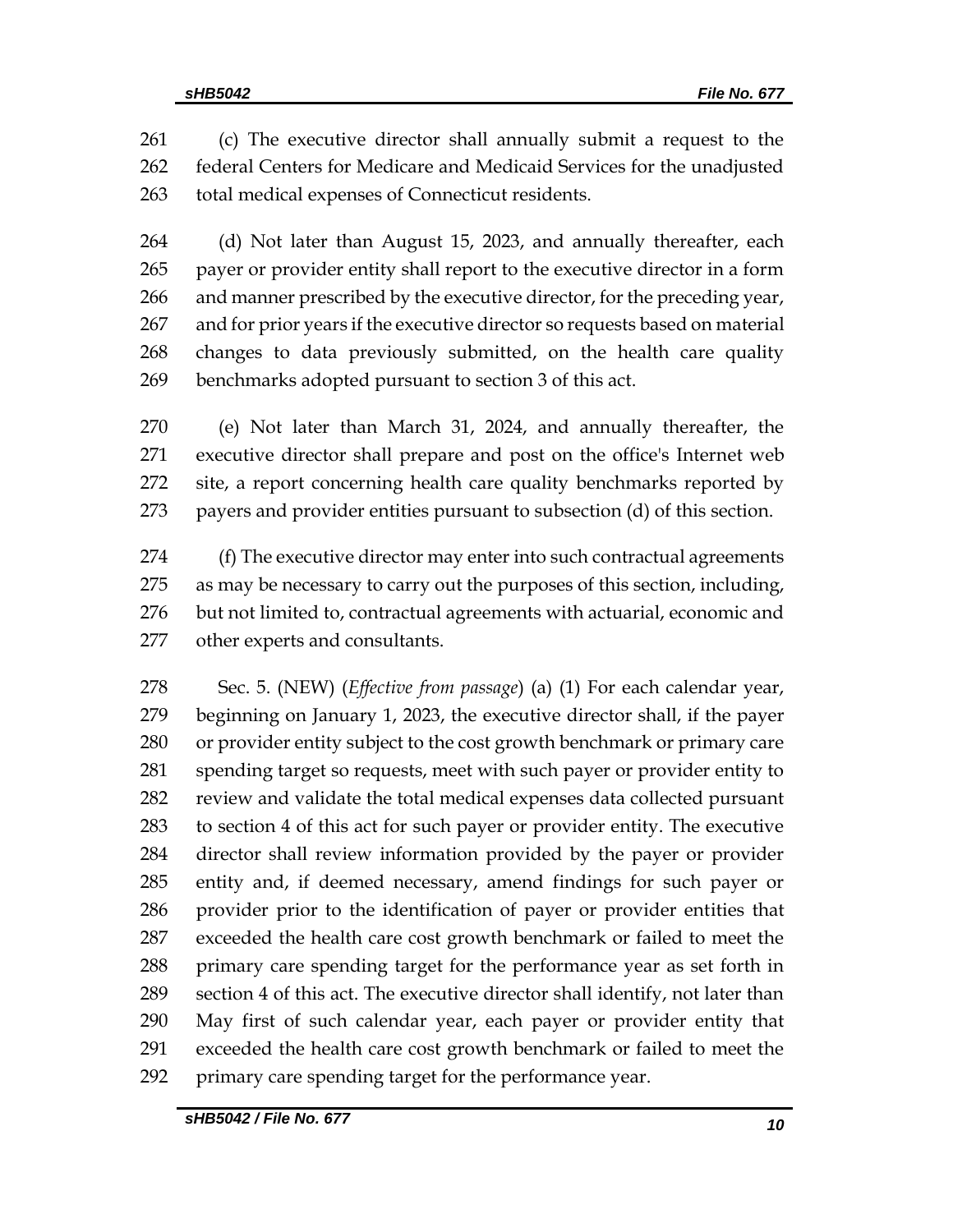(2) For each calendar year beginning on or after January 1, 2024, the executive director shall, if the payer or provider entity subject to the health care quality benchmarks for the performance year so requests, meet with such payer or provider entity to review and validate the quality data collected pursuant to section 4 of this act for such payer or provider entity. The executive director shall review information provided by the payer or provider entity and, if deemed necessary, amend findings for such payer or provider prior to the identification of payer or provider entities that exceeded the health care quality benchmark as set forth in section 4 of this act. The executive director shall identify, not later than May first of such calendar year, each payer or provider entity that exceeded the health care quality benchmark for the performance year.

 (3) Not later than thirty days after the executive director identifies each payer or provider entity pursuant to subdivisions (1) and (2) of this subsection, the executive director shall send a notice to each such payer or provider entity. Such notice shall be in a form and manner prescribed by the executive director, and shall disclose to each such payer or provider entity:

 (A) That the executive director has identified such payer or provider entity pursuant to subdivision (1) or (2) of this subsection; and

 (B) The factual basis for the executive director's identification of such payer or provider entity pursuant to subdivision (1) or (2) of this subsection.

 (b) (1) For each calendar year beginning on and after January 1, 2023, if the executive director determines that the annual percentage change in total health care expenditures for the performance year exceeded the health care cost growth benchmark for such year, the executive director shall identify, not later than May first of such calendar year, any other entity that significantly contributed to exceeding such benchmark. Each identification shall be based on: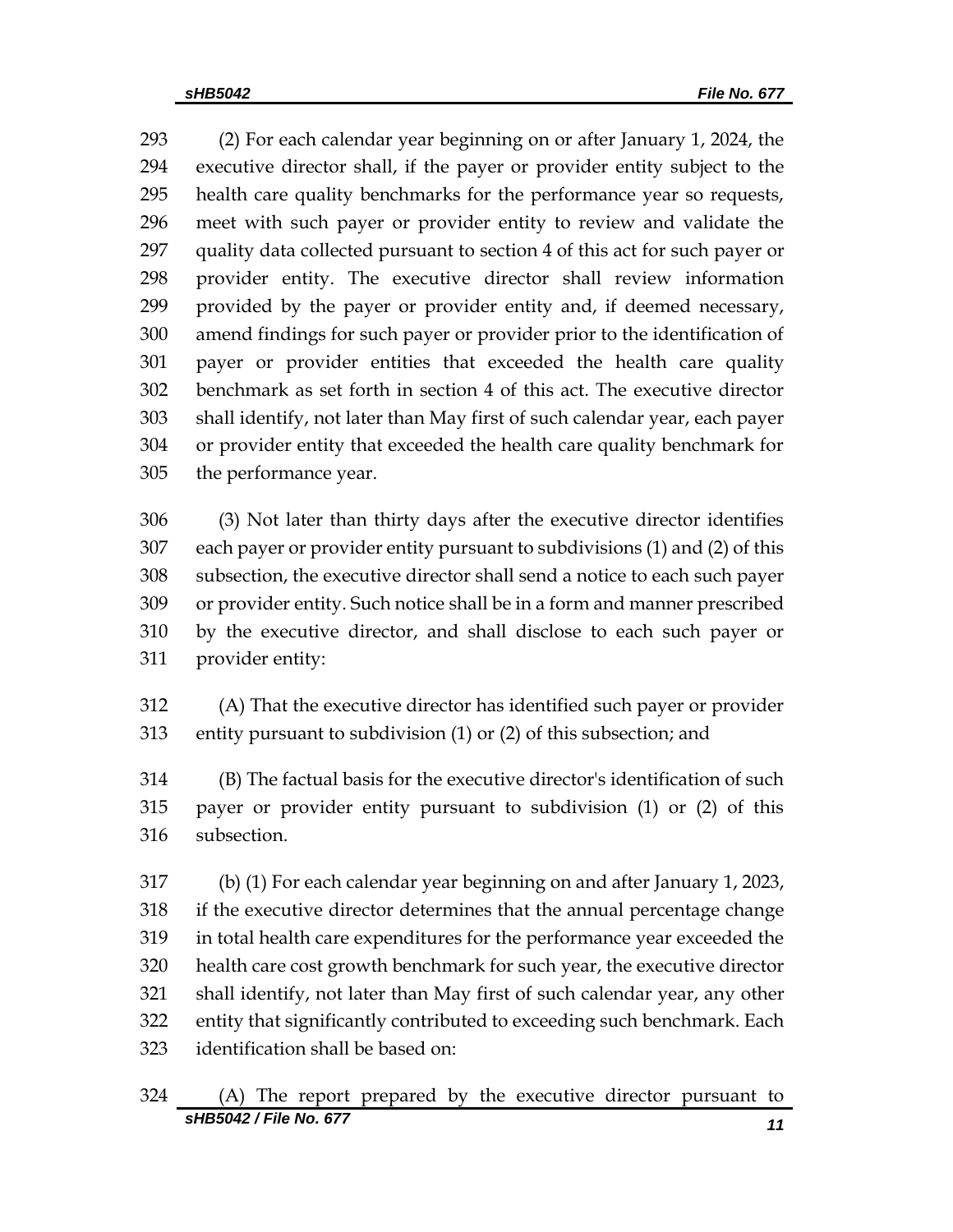| 325 | subsection (b) of section 4 of this act for such calendar year;                 |
|-----|---------------------------------------------------------------------------------|
| 326 | (B) The report filed pursuant to section 38a-479ppp of the general              |
| 327 | statutes for such calendar year;                                                |
| 328 | (C) The information and data reported to the office pursuant to                 |
| 329 | subsection (d) of section 19a-754b of the general statutes for such             |
| 330 | calendar year;                                                                  |
| 331 | (D) Information obtained from the all-payer claims database                     |
| 332 | established under section 19a-755a of the general statutes; and                 |
| 333 | (E) Any other information that the executive director, in the executive         |
| 334 | director's discretion, deems relevant for the purposes of this section.         |
| 335 | (2) The executive director shall account for costs, net of rebates and          |
| 336 | discounts, when identifying other entities pursuant to this section.            |
| 337 | Sec. 6. (NEW) ( <i>Effective from passage</i> ) (a) (1) Not later than June 30, |
| 338 | 2023, and annually thereafter, the executive director shall hold an             |
| 339 | informational public hearing to compare the growth in total health care         |
| 340 | expenditures in the performance year to the health care cost growth             |
| 341 | benchmark established pursuant to section 3 of this act for such year.          |
| 342 | Such hearing shall involve an examination of:                                   |
| 343 | (A) The report most recently prepared by the executive director                 |
| 344 | pursuant to subsection (b) of section 4 of this act;                            |
| 345 | (B) The expenditures of provider entities and payers, including, but            |
| 346 | not limited to, health care cost trends, primary care spending as a             |
| 347 | percentage of total medical expenses and the factors contributing to            |
| 348 | such costs and expenditures; and                                                |
| 349 | (C) Any other matters that the executive director, in the executive             |
| 350 | director's discretion, deems relevant for the purposes of this section.         |
| 351 | (2) The executive director may require any payer or provider entity             |
| 352 | that, for the performance year, is found to be a significant contributor to     |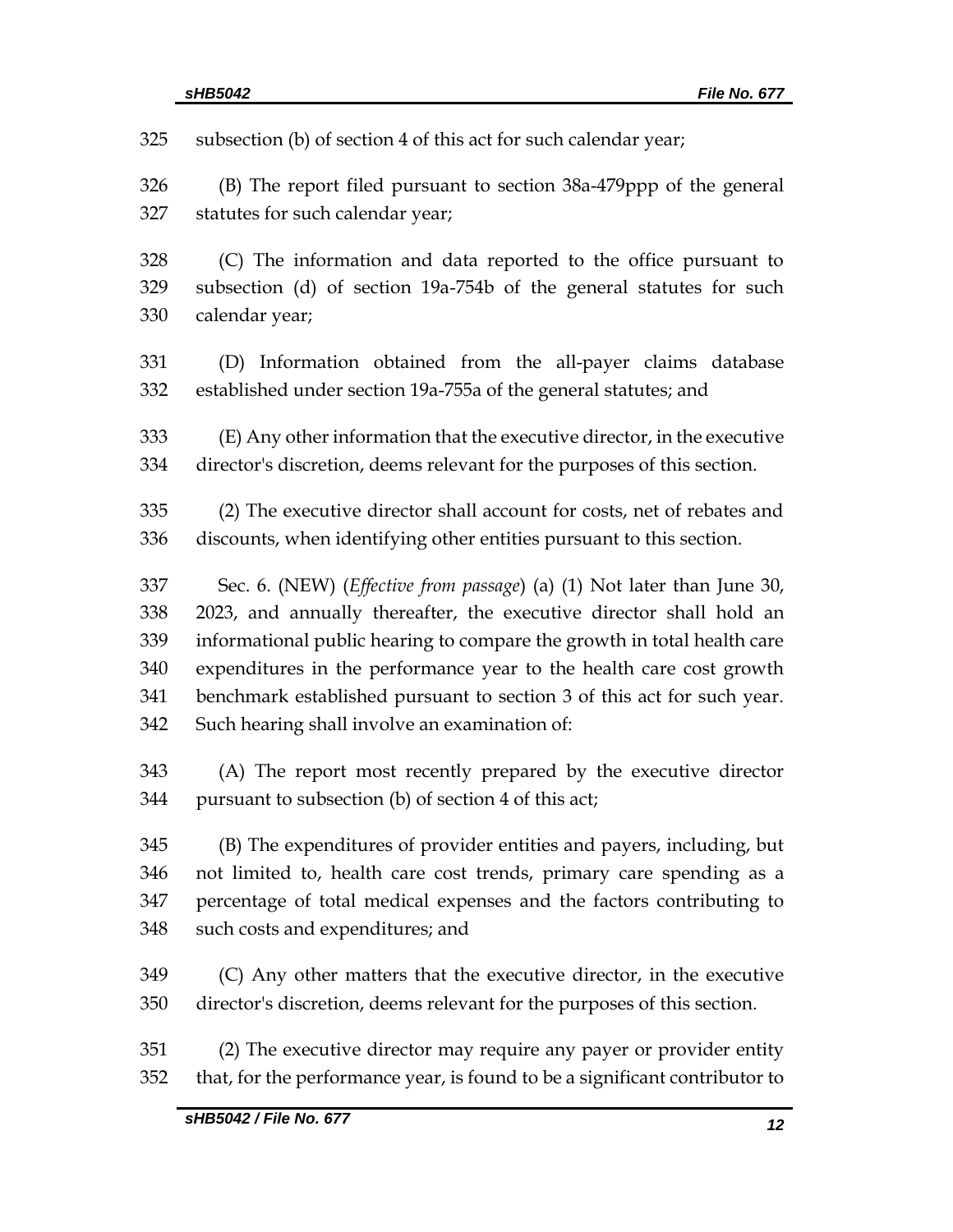health care cost growth in the state or has failed to meet the primary care spending target, to participate in such hearing. Each such payer or provider entity that is required to participate in such hearing shall provide testimony on issues identified by the executive director and provide additional information on actions taken to reduce such payer's or entity's contribution to future state-wide health care costs and expenditures or to increase such payer's or provider entity's primary care spending as a percentage of total medical expenses.

 (3) The executive director may require that any other entity that is found to be a significant contributor to health care cost growth in this state during the performance year participate in such hearing. Any other entity that is required to participate in such hearing shall provide testimony on issues identified by the executive director and provide additional information on actions taken to reduce such other entity's contribution to future state-wide health care costs. If such other entity is a drug manufacturer, and the executive director requires that such drug manufacturer participate in such hearing with respect to a specific drug or class of drugs, such hearing may, to the extent possible, include representatives from at least one brand-name manufacturer, one generic manufacturer and one innovator company that is less than ten years old.

 (4) Not later than October 15, 2023, and annually thereafter, the executive director shall prepare and submit a report, in accordance with section 11-4a of the general statutes, to the joint standing committees of the General Assembly having cognizance of matters relating to insurance and public health. Such report shall be based on the executive director's analysis of the information submitted during the most recent informational public hearing conducted pursuant to this subsection and any other information that the executive director, in the executive director's discretion, deems relevant for the purposes of this section, and shall:

 (A) Describe health care spending trends in this state, including, but not limited to, trends in primary care spending as a percentage of total medical expense, and the factors underlying such trends;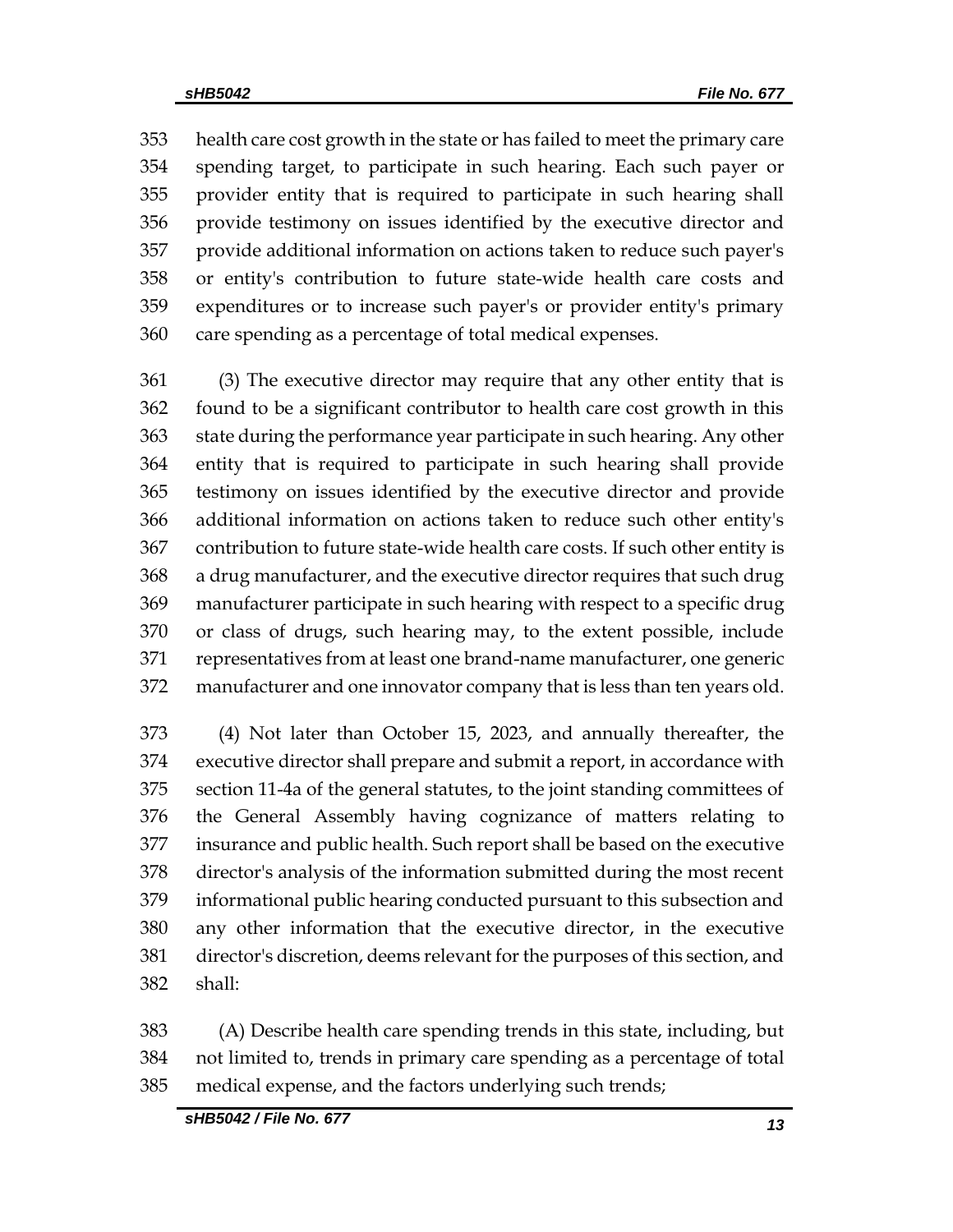(B) Include the findings from the report prepared pursuant to subsection (b) of section 4 of this act;

 (C) Describe a plan for monitoring any unintended adverse consequences resulting from the adoption of cost growth benchmarks and primary care spending targets and the results of any findings from the implementation of such plan; and

 (D) Disclose the executive director's recommendations, if any, concerning strategies to increase the efficiency of the state's health care system, including, but not limited to, any recommended legislation concerning the state's health care system.

 (b) (1) Not later than June 30, 2024, and annually thereafter, the executive director shall hold an informational public hearing to compare the performance of payers and provider entities in the performance year to the quality benchmarks established for such year pursuant to section 3 of this act. Such hearing shall include an examination of:

 (A) The report most recently prepared by the executive director pursuant to subsection (e) of section 4 of this act; and

 (B) Any other matters that the executive director, in the executive director's discretion, deems relevant for the purposes of this section.

 (2) The executive director may require any payer or provider entity that failed to meet any health care quality benchmarks in this state during the performance year to participate in such hearing. Each such payer or provider entity that is required to participate in such hearing shall provide testimony on issues identified by the executive director and provide additional information on actions taken to improve such payer's or provider entity's quality benchmark performance.

 (3) Not later than October 15, 2024, and annually thereafter, the executive director shall prepare and submit a report, in accordance with section 11-4a of the general statutes, to the joint standing committees of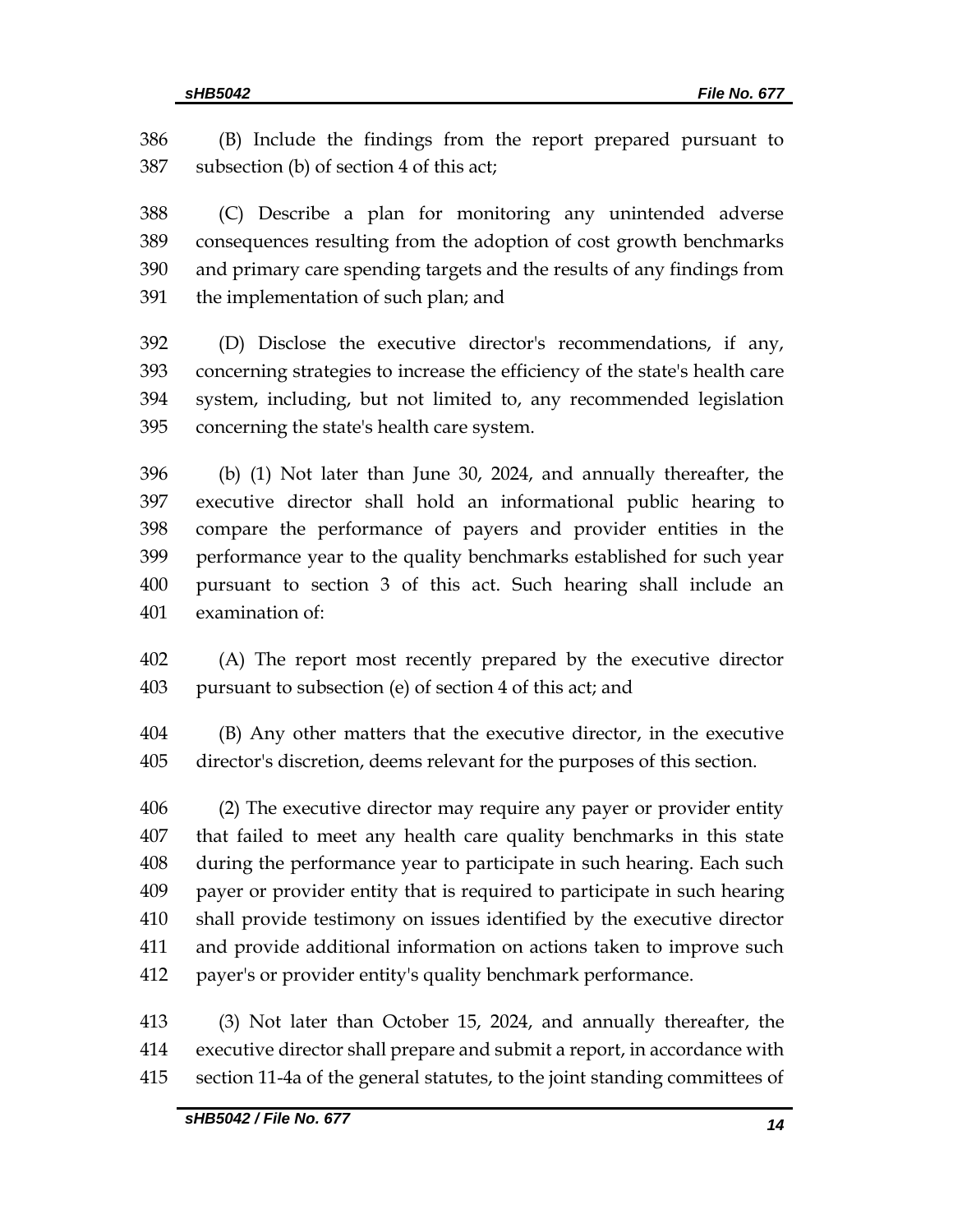the General Assembly having cognizance of matters relating to insurance and public health. Such report shall be based on the executive director's analysis of the information submitted during the most recent informational public hearing conducted pursuant to this subsection and any other information that the executive director, in the executive director's discretion, deems relevant for the purposes of this section, and shall:

 (A) Describe health care quality trends in this state and the factors underlying such trends;

 (B) Include the findings from the report prepared pursuant to subsection (e) of section 4 of this act; and

 (C) Disclose the executive director's recommendations, if any, concerning strategies to improve the quality of the state's health care system, including, but not limited to, any recommended legislation concerning the state's health care system.

 Sec. 7. (NEW) (*Effective from passage*) The executive director may adopt regulations, in accordance with chapter 54 of the general statutes, to implement the provisions of section 19a-754a of the general statutes, as amended by this act, and sections 2 to 6, inclusive, of this act.

 Sec. 8. (NEW) (*Effective January 1, 2023*) (a) For the purposes of this section, "health enhancement program" means a health benefit program that ensures access and removes barriers to essential, high-value clinical services.

 (b) (1) Not later than January 1, 2024, each insurer, health care center, hospital service corporation, medical service corporation, fraternal benefit society or other entity that delivers, issues for delivery, renews, amends or continues in this state an individual or group health insurance policy providing coverage of the type specified in subdivisions (1), (2), (4), (11) and (12) of section 38a-469 of the general statutes shall develop not less than two health enhancement programs under such policy.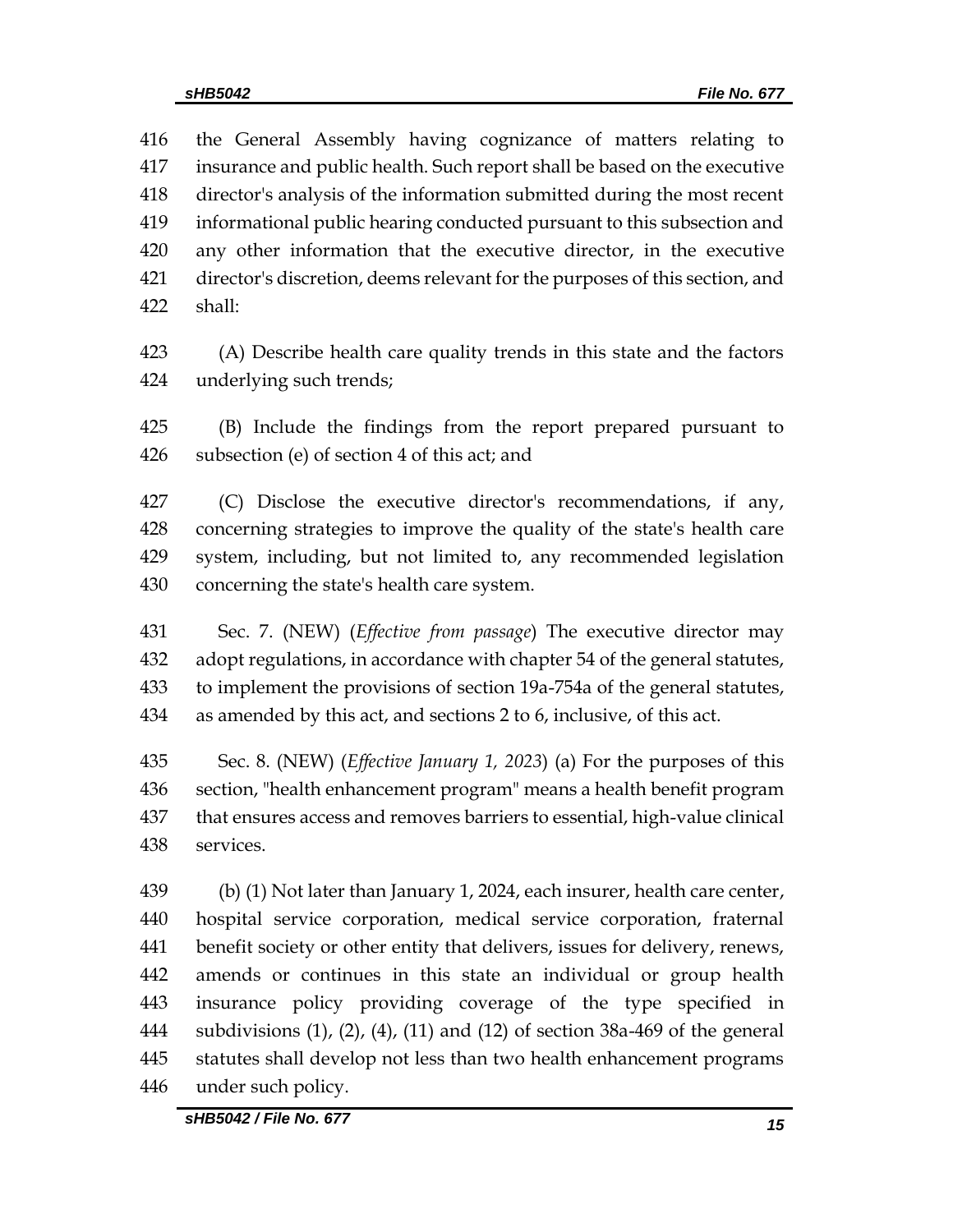(2) Each health enhancement program developed pursuant to subdivision (1) of this subsection shall:

 (A) Be available to each insured under the individual or group health insurance policy; and

 (B) Provide to each insured under the individual or group health insurance policy incentives that are directly related to the provision of health insurance coverage, provided such insured chooses to complete certain preventive examinations and screenings recommended by the United States Preventive Services Task Force with a rating of "A" or "B".

 (3) No health enhancement program developed pursuant to subdivision (1) of this subsection shall impose any penalty or other negative incentive on an insured under the individual or group health insurance policy nor shall any insured be required to participate in a health enhancement program.

 (c) Each individual health insurance policy providing coverage of the 462 type specified in subdivisions  $(1)$ ,  $(2)$ ,  $(4)$ ,  $(11)$  and  $(12)$  of section 38a-469 of the general statutes delivered, issued for delivery, renewed, amended or continued in this state shall include coverage for the health enhancement programs that the insurer, health care center, hospital service corporation, medical service corporation, fraternal benefit society or other entity that delivered, issued, renewed, amended or continued such policy developed pursuant to this section.

 (d) Each group health insurance policy providing coverage of the 470 type specified in subdivisions  $(1)$ ,  $(2)$ ,  $(4)$ ,  $(11)$  and  $(12)$  of section 38a-469 of the general statutes delivered, issued for delivery, renewed, amended or continued in this state shall include coverage for the health enhancement programs that the insurer, health care center, hospital service corporation, medical service corporation, fraternal benefit society or other entity that delivered, issued, renewed, amended or continued such policy developed pursuant to this section.

(e) The Insurance Commissioner may adopt regulations, in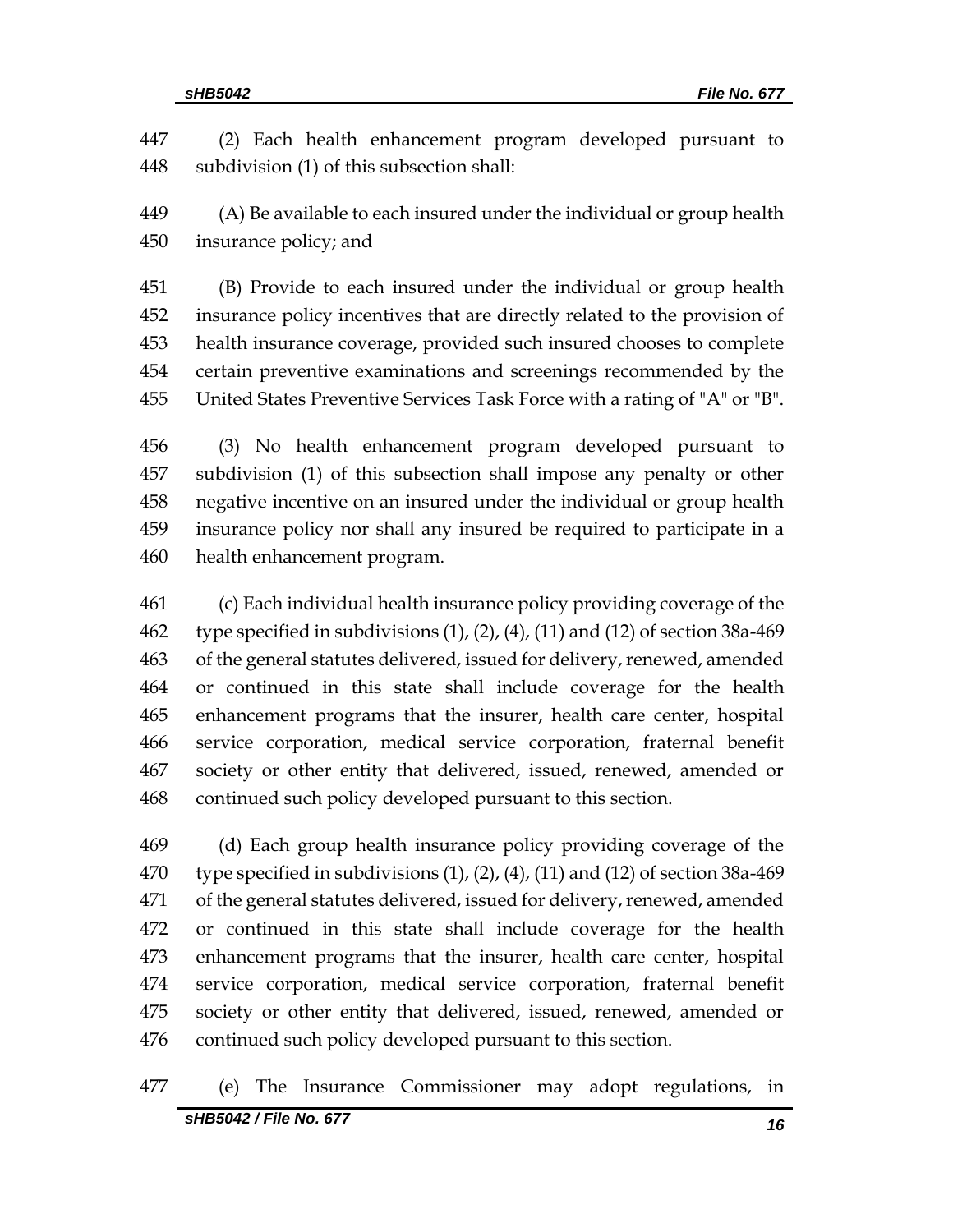accordance with the provisions of chapter 54 of the general statutes, to implement the provisions of this section.

 Sec. 9. Subsection (a) of section 19a-639a of the general statutes is repealed and the following is substituted in lieu thereof (*Effective from passage*):

 (a) An application for a certificate of need shall be filed with the unit in accordance with the provisions of this section and any regulations adopted by the Office of Health Strategy. The application shall address the guidelines and principles set forth in (1) subsection (a) of section 19a- 639, and (2) regulations adopted by the department. The applicant shall include with the application a nonrefundable application fee **[**of five hundred dollars**]** based on the cost of the project. The amount of the fee shall be as follows: (A) One thousand dollars for a project that will cost not greater than fifty thousand dollars; (B) two thousand dollars for a project that will cost greater than fifty thousand dollars but not greater than one hundred thousand dollars; (C) three thousand dollars for a project that will cost greater than one hundred thousand dollars but not greater than five hundred thousand dollars; (D) four thousand dollars for a project that will cost greater than five hundred thousand dollars but not greater than one million dollars; (E) five thousand dollars for a project that will cost greater than one million dollars but not greater than five million dollars; (F) eight thousand dollars for a project that will cost 500 greater than five million dollars but not greater than ten million dollars; 501 and (G) ten thousand dollars for a project that will cost greater than ten million dollars. Sec. 10. Section 19a-630 of the general statutes is repealed and the following is substituted in lieu thereof (*Effective from passage*):

As used in this chapter, unless the context otherwise requires:

 (1) "Affiliate" means a person, entity or organization controlling, controlled by or under common control with another person, entity or organization. Affiliate does not include a medical foundation organized under chapter 594b.

*sHB5042 / File No. 677 17*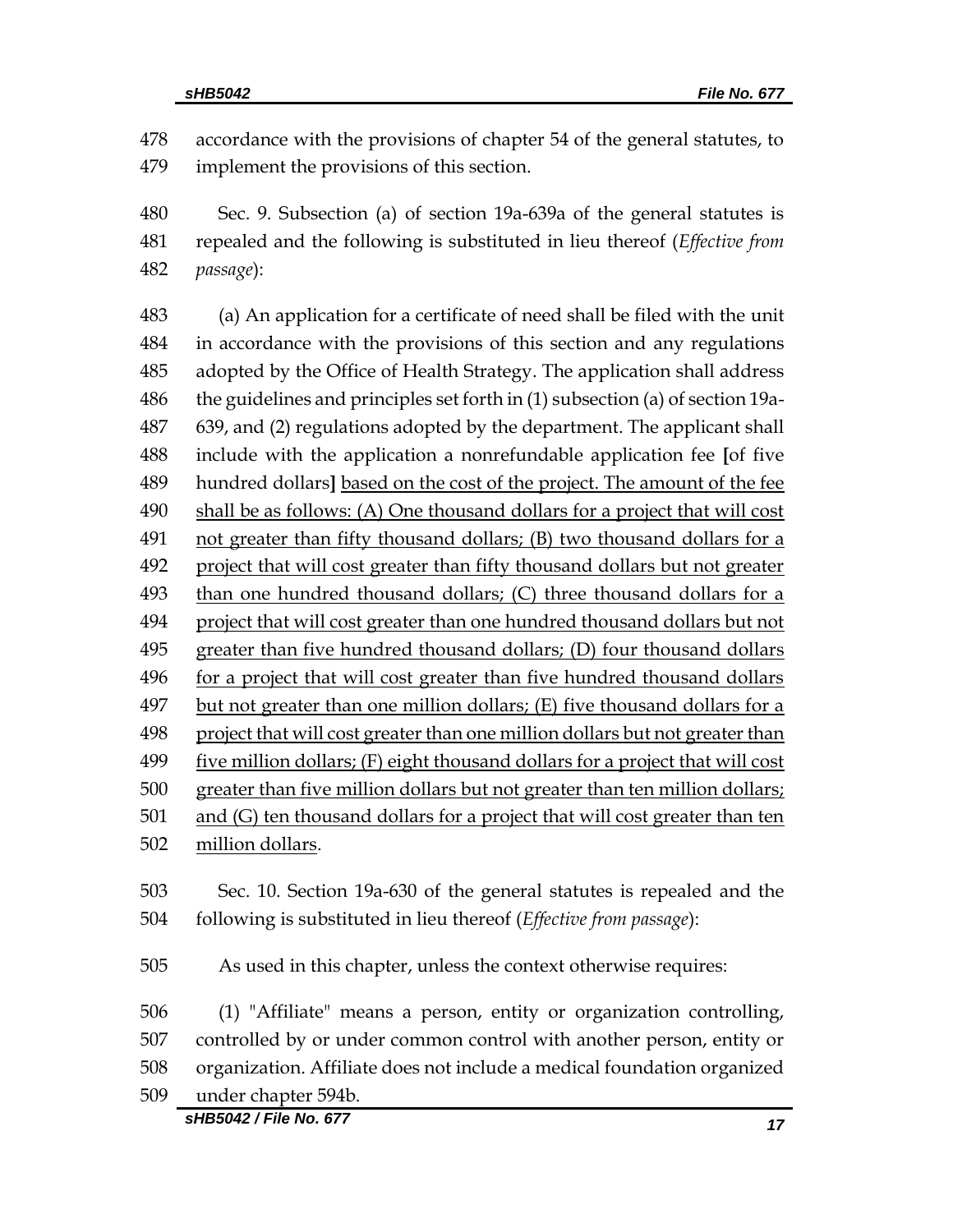(2) "Applicant" means any person or health care facility that applies 511 for a certificate of need pursuant to section 19a-639a, as amended by this act.

 (3) "Bed capacity" means the total number of inpatient beds in a facility licensed by the Department of Public Health under sections 19a-490 to 19a-503, inclusive.

 (4) "Capital expenditure" means an expenditure that under generally accepted accounting principles consistently applied is not properly chargeable as an expense of operation or maintenance and includes acquisition by purchase, transfer, lease or comparable arrangement, or through donation, if the expenditure would have been considered a capital expenditure had the acquisition been by purchase.

(5) "Certificate of need" means a certificate issued by the unit.

(6) "Days" means calendar days.

 (7) "Executive director" means the executive director of the Office of Health Strategy.

 (8) "Free clinic" means a private, nonprofit community-based organization that provides medical, dental, pharmaceutical or mental health services at reduced cost or no cost to low-income, uninsured and underinsured individuals.

 (9) "Large group practice" means eight or more full-time equivalent physicians, legally organized in a partnership, professional corporation, limited liability company formed to render professional services, medical foundation, not-for-profit corporation, faculty practice plan or other similar entity (A) in which each physician who is a member of the group provides substantially the full range of services that the physician routinely provides, including, but not limited to, medical care, consultation, diagnosis or treatment, through the joint use of shared office space, facilities, equipment or personnel; (B) for which substantially all of the services of the physicians who are members of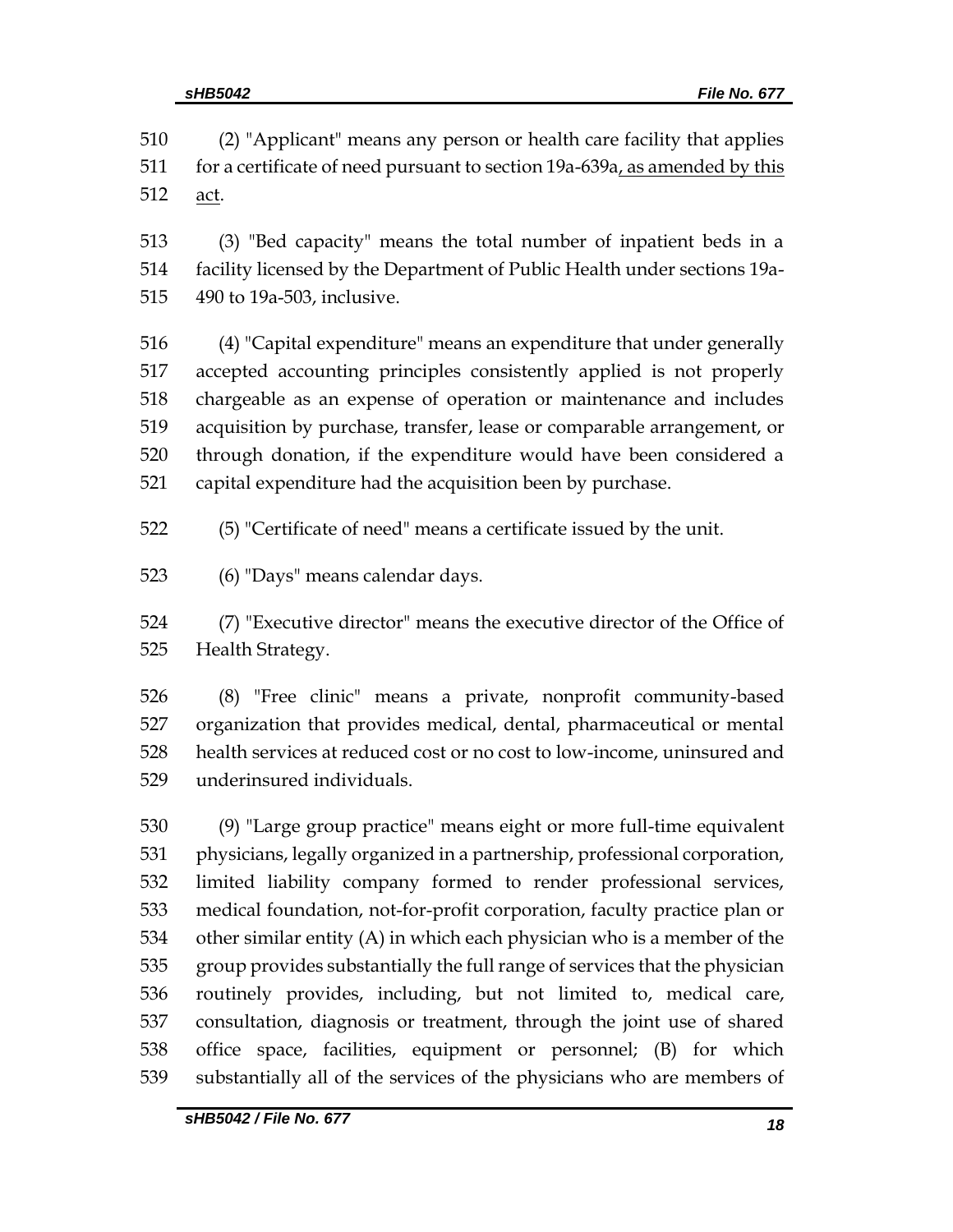540 the group are provided through the group and are billed in the name of the group practice and amounts so received are treated as receipts of the group; or (C) in which the overhead expenses of, and the income from, the group are distributed in accordance with methods previously determined by members of the group. An entity that otherwise meets the definition of group practice under this section shall be considered a group practice although its shareholders, partners or owners of the group practice include single-physician professional corporations, limited liability companies formed to render professional services or other entities in which beneficial owners are individual physicians.

 (10) "Health care facility" means (A) hospitals licensed by the Department of Public Health under chapter 368v; (B) specialty hospitals; (C) freestanding emergency departments; (D) outpatient surgical facilities, as defined in section 19a-493b and licensed under chapter 368v; (E) a hospital or other facility or institution operated by the state that provides services that are eligible for reimbursement under Title XVIII or XIX of the federal Social Security Act, 42 USC 301, as amended; (F) a central service facility; (G) mental health facilities; (H) substance abuse treatment facilities; and (I) any other facility requiring certificate of need review pursuant to subsection (a) of section 19a-638. "Health care facility" includes any parent company, subsidiary, affiliate or joint venture, or any combination thereof, of any such facility.

 (11) "Nonhospital based" means located at a site other than the main campus of the hospital.

(12) "Office" means the Office of Health Strategy.

 (13) "Person" means any individual, partnership, corporation, limited liability company, association, governmental subdivision, agency or public or private organization of any character, but does not include the agency conducting the proceeding.

(14) "Physician" has the same meaning as provided in section 20-13a.

(15) "Termination of services" means the cessation of any services for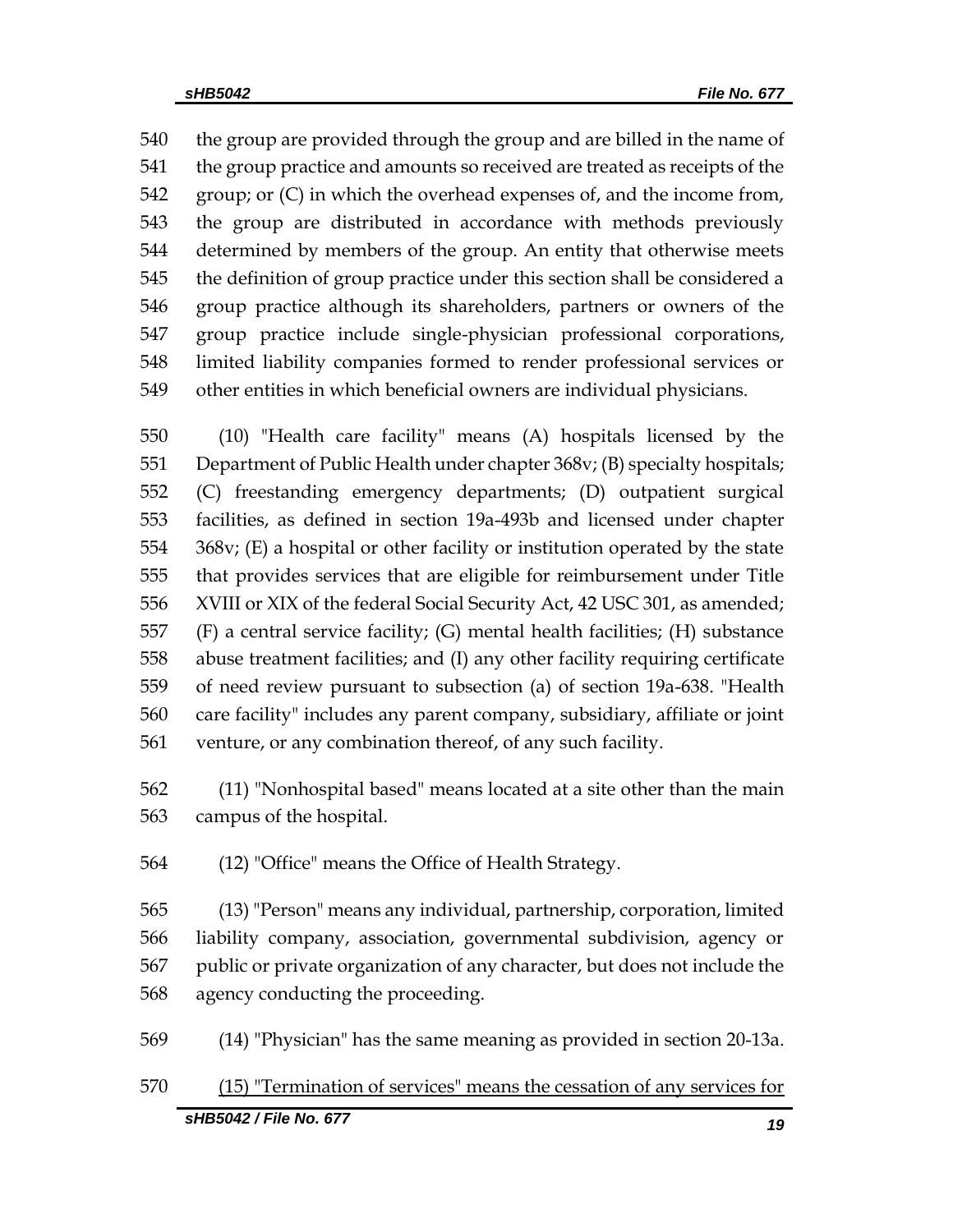571 a period greater than one hundred eighty days.

 **[**(15)**]** (16) "Transfer of ownership" means a transfer that impacts or changes the governance or controlling body of a health care facility, institution or large group practice, including, but not limited to, all affiliations, mergers or any sale or transfer of net assets of a health care facility.

**[**(16)**]** (17) "Unit" means the Health Systems Planning Unit.

 Sec. 11. Section 4-5 of the 2022 supplement to the general statutes, as amended by section 6 of public act 17-237, section 279 of public act 17-2 of the June special session, section 20 of public act 18-182, section 283 of public act 19-117 and section 254 of public act 21-2 of the June special session, is repealed and the following is substituted in lieu thereof (*Effective July 1, 2022*):

 As used in sections 4-6, 4-7 and 4-8, the term "department head" means Secretary of the Office of Policy and Management, Commissioner of Administrative Services, Commissioner of Revenue Services, Banking Commissioner, Commissioner of Children and Families, Commissioner of Consumer Protection, Commissioner of Correction, Commissioner of Economic and Community Development, State Board of Education, Commissioner of Emergency Services and Public Protection, Commissioner of Energy and Environmental Protection, Commissioner of Agriculture, Commissioner of Public Health, Insurance Commissioner, Labor Commissioner, Commissioner of Mental Health and Addiction Services, Commissioner of Social Services, Commissioner of Developmental Services, Commissioner of Motor Vehicles, Commissioner of Transportation, Commissioner of Veterans Affairs, Commissioner of Housing, Commissioner of Rehabilitation 598 Services, the Commissioner of Early Childhood, the executive director of the Office of Health Strategy, the executive director of the Office of Military Affairs, the executive director of the Technical Education and Career System and the Chief Workforce Officer. As used in sections 4-6 and 4-7, "department head" also means the Commissioner of Education.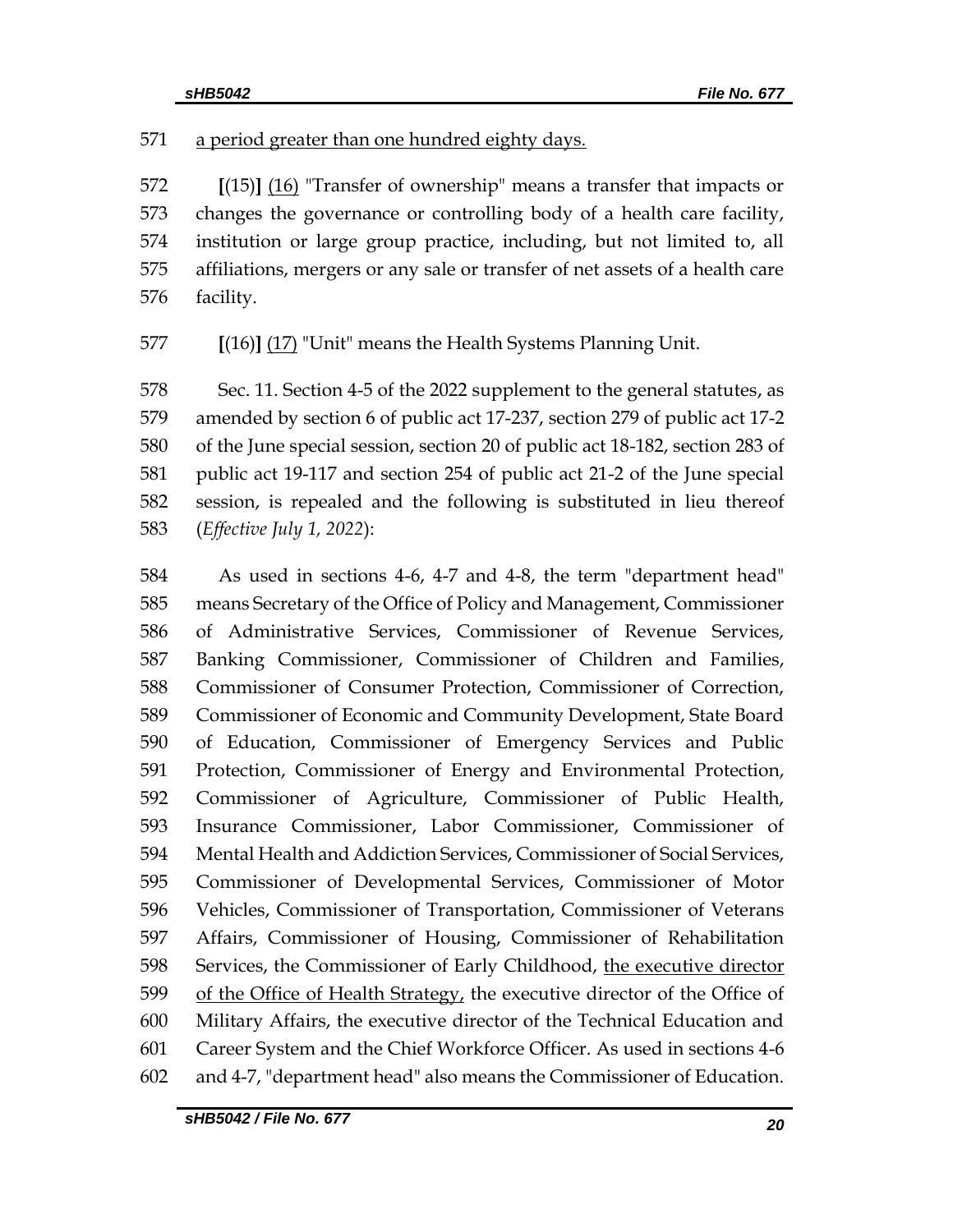| This act shall take effect as follows and shall amend the following |                 |               |  |  |
|---------------------------------------------------------------------|-----------------|---------------|--|--|
| sections:                                                           |                 |               |  |  |
|                                                                     |                 |               |  |  |
| Section 1                                                           | from passage    | 19a-754a      |  |  |
| Sec. 2                                                              | from passage    | New section   |  |  |
| Sec. 3                                                              | from passage    | New section   |  |  |
| Sec. 4                                                              | from passage    | New section   |  |  |
| Sec. 5                                                              | from passage    | New section   |  |  |
| Sec. 6                                                              | from passage    | New section   |  |  |
| Sec. 7                                                              | from passage    | New section   |  |  |
| Sec. 8                                                              | January 1, 2023 | New section   |  |  |
| Sec. 9                                                              | from passage    | $19a-639a(a)$ |  |  |
| Sec. 10                                                             | from passage    | 19a-630       |  |  |
| Sec. 11                                                             | July 1, 2022    | $4 - 5$       |  |  |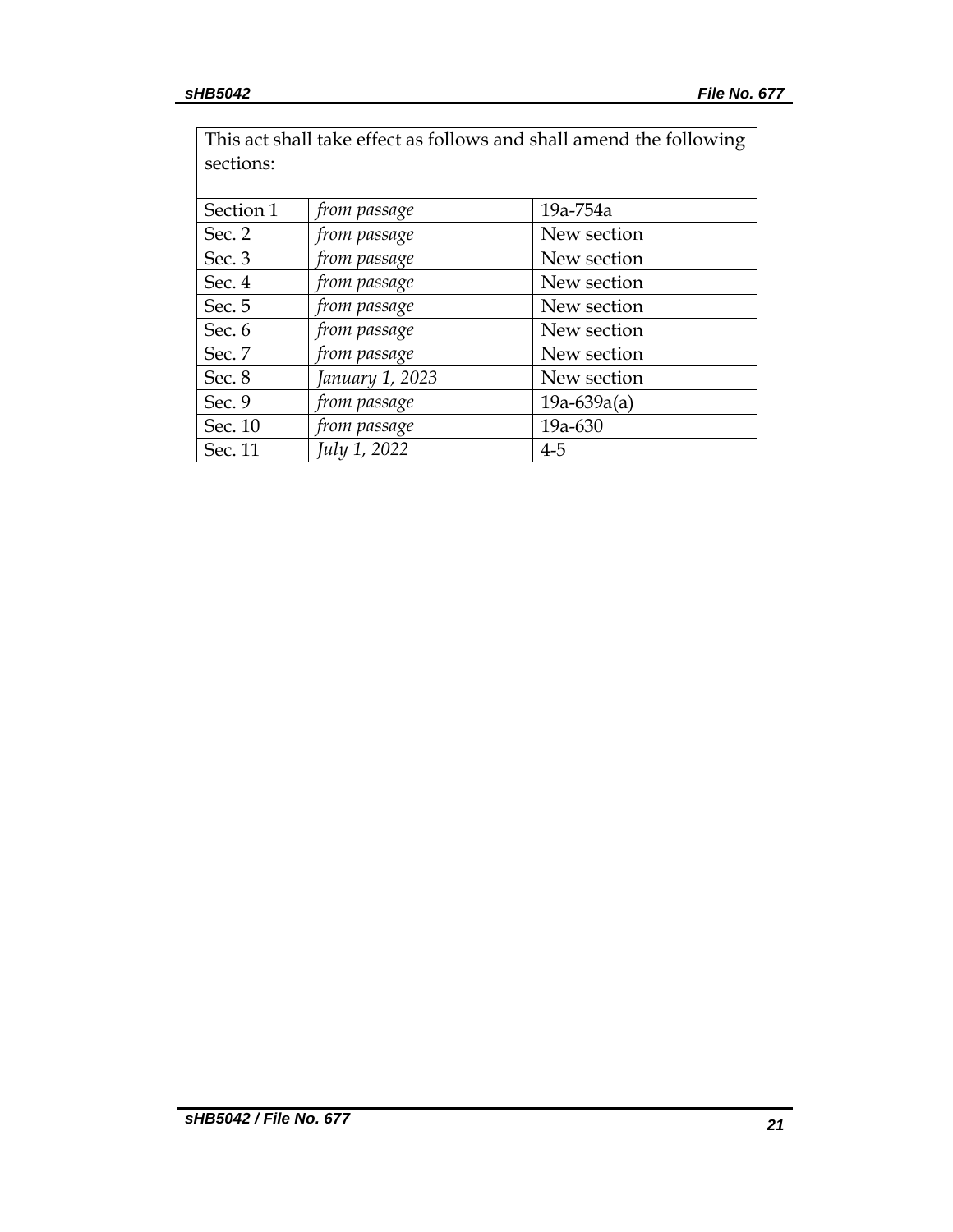*The following Fiscal Impact Statement and Bill Analysis are prepared for the benefit of the members of the General Assembly, solely for purposes of information, summarization and explanation and do not represent the intent of the General Assembly or either chamber thereof for any purpose. In general, fiscal impacts are based upon a variety of informational sources, including the analyst's professional knowledge. Whenever applicable, agency data is consulted as part of the analysis, however final products do not necessarily reflect an assessment from any specific department.*

#### *OFA Fiscal Note*

*State Impact:* See Below

#### *Municipal Impact:* None

#### *Explanation*

This bill, which expands the Office of Health Strategy's (OHS) duties to include, among other things, setting annual health care cost growth benchmarks, health care quality benchmarks, and primary care spending targets, codifying provisions of Executive Order 5, does not result in a fiscal impact to OHS or municipalities.

The bill, which requires private health carriers in Connecticut to develop at least two health enhancement programs (HEPs) under their policies, does not result in a fiscal impact to the state. It is anticipated that the Insurance Department, which may adopt implementing regulations under the bill, can review compliance within existing resources. It is unknown if there will be a fiscal impact to fully insured municipalities as a result of HEP provisions of the bill.

The bill also changes the CON application fee from \$500 to a range of \$1,000 to \$10,000 depending on the proposed project's cost. Based on a four-year average of CON proposals, the bill's fee schedule is anticipated to generate an additional \$100,000 in annual revenue. The current fee of \$500 generates approximately \$12,500 annually. This increase in the application fee results in a cost to UConn Health Center each time the entity applies for a CON. The health center expects to apply for one CON in either FY 23 or FY 24. The cost will be equal to the difference between the current fee (\$500) and the new fees based on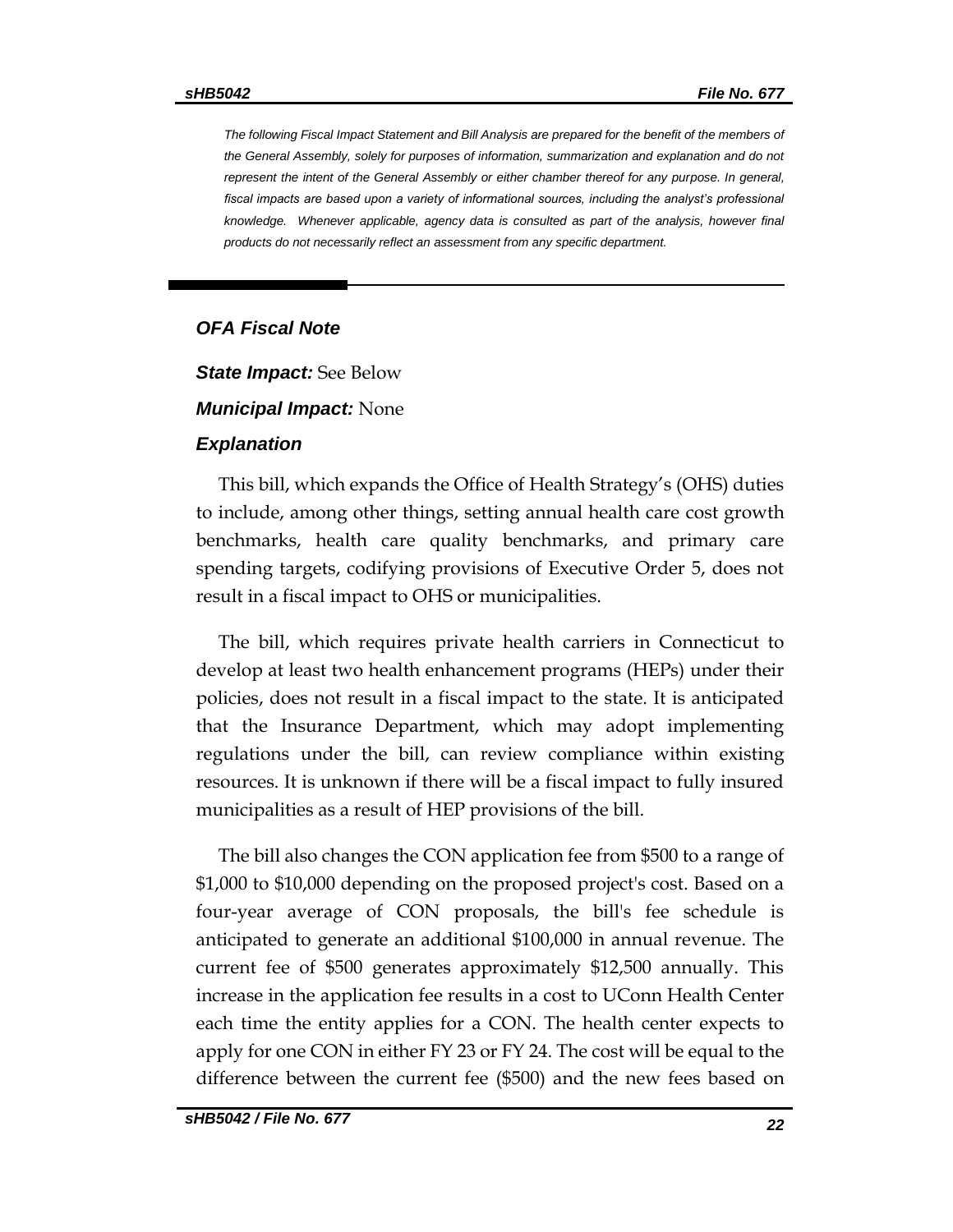project costs (\$1,000 to \$10,000).

Lastly, the bill adds the executive director of OHS to the statutory definition of a department head. This has no fiscal impact.

House "A" strikes the original bill and its associated fiscal impact, thus becoming the bill with the above referenced fiscal impact.

### *The Out Years*

The annualized ongoing fiscal impact identified above would continue into the future subject to inflation.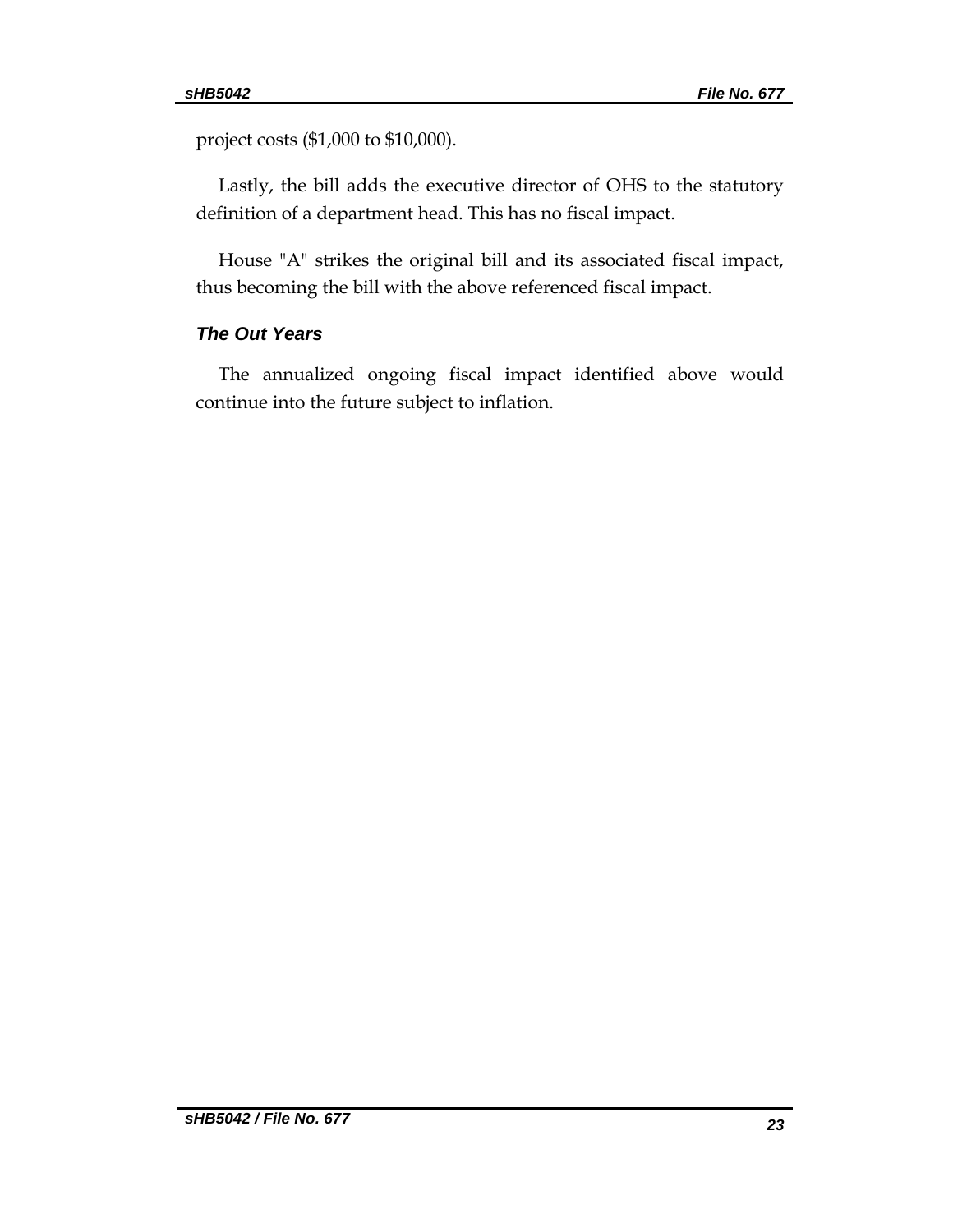# **OLR Bill Analysis sHB 5042 (as amended by House "A")\***

#### *AN ACT CONCERNING HEALTH CARE COST GROWTH.*

#### **SUMMARY**

This bill expands the Office of Health Strategy's (OHS) duties to include, among other things, setting annual health care cost growth benchmarks, health care quality benchmarks, and primary care spending targets. (In doing so, it codifies several provisions of Executive Order 5.) When developing these benchmarks and spending targets, the executive director may hold informational public hearings and consider certain specified information.

Under the bill, the executive director must publish annual reports on the total health care expenditures in Connecticut and the health care quality benchmarks, including how payers (e.g., insurers) and provider entities (e.g., physician groups) meet or exceed these metrics. The bill correspondingly requires payers and provider entities to provide the executive director with specified health care cost and quality data. She must annually report on these issues to the Insurance and Public Health committees.

Additionally, the bill requires the executive director to identify (1) payers and provider entities who exceed the health care cost growth and quality benchmarks or fail to meet the primary care spending target and (2) any other entities (e.g., drug manufacturers) that significantly contribute to health care cost growth. The bill allows the executive director to require these payers, providers, and entities to participate in a public hearing and discuss, among other topics, ways to reduce their contribution to future health costs.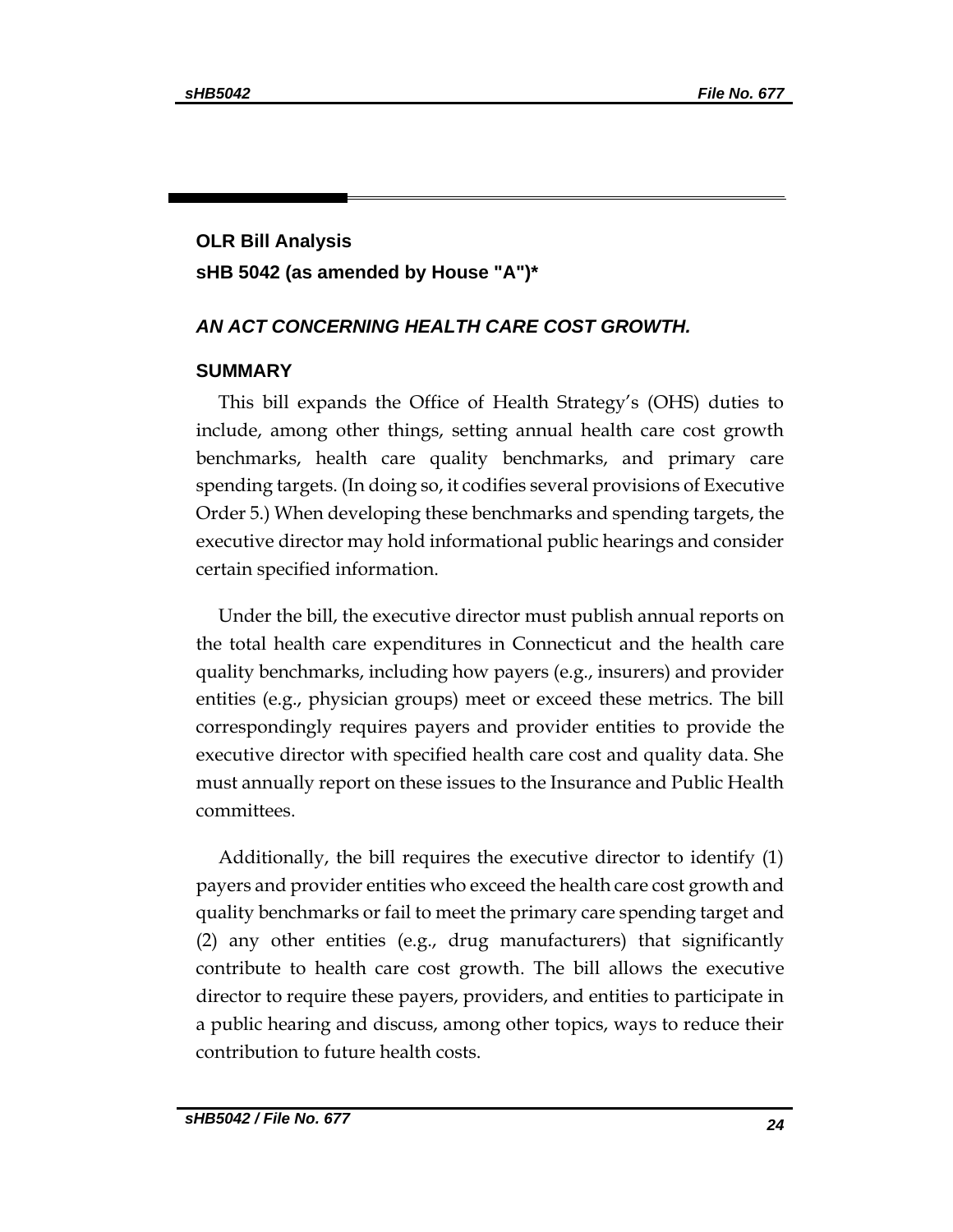The bill also allows the executive director to adopt implementing regulations to carry out the bill's provisions and OHS's existing statutory obligations (§ 7). Finally, it makes minor and conforming changes.

Separately, the bill requires health carriers (e.g., insurers and HMOs) that deliver, issue, renew, amend, or continue certain individual and group health insurance policies in the state to develop at least two health enhancement programs (HEPs) under the policies by January 1, 2024. Under the bill, an HEP is a health benefit program that ensures access and removes barriers to essential, high-value clinical services. The bill authorizes the insurance commissioner to adopt related implementing regulations.

Additionally, the bill addresses matters concerning the state's certificate of need (CON) program, which OHS administers. Under the CON law, health care institutions (e.g., hospitals, freestanding emergency departments, outpatient surgical facilities) must generally receive state approval when establishing new facilities or services, changing ownership, acquiring certain equipment, or terminating services. The bill increases the nonrefundable CON application fee from \$500 to a range of \$1,000 to \$10,000 depending on the proposed project's cost. Also, for purposes of applying the CON requirements, the bill defines "termination of services" to mean ending services for more than 180 days (§ 10).

Lastly, the bill makes technical changes, including to ensure that the OHS executive director remains a department head as of July 1, 2022 (§ 11).

\*House Amendment  $A''(1)$  requires, rather than allows, the OHS executive director to hold certain hearings related to benchmarks and spending targets; (2) requires she meet with certain entities before identifying them as missing these benchmarks or exceeding the spending targets; (3) makes several minor changes to the benchmark and spending target provisions, including to the type of information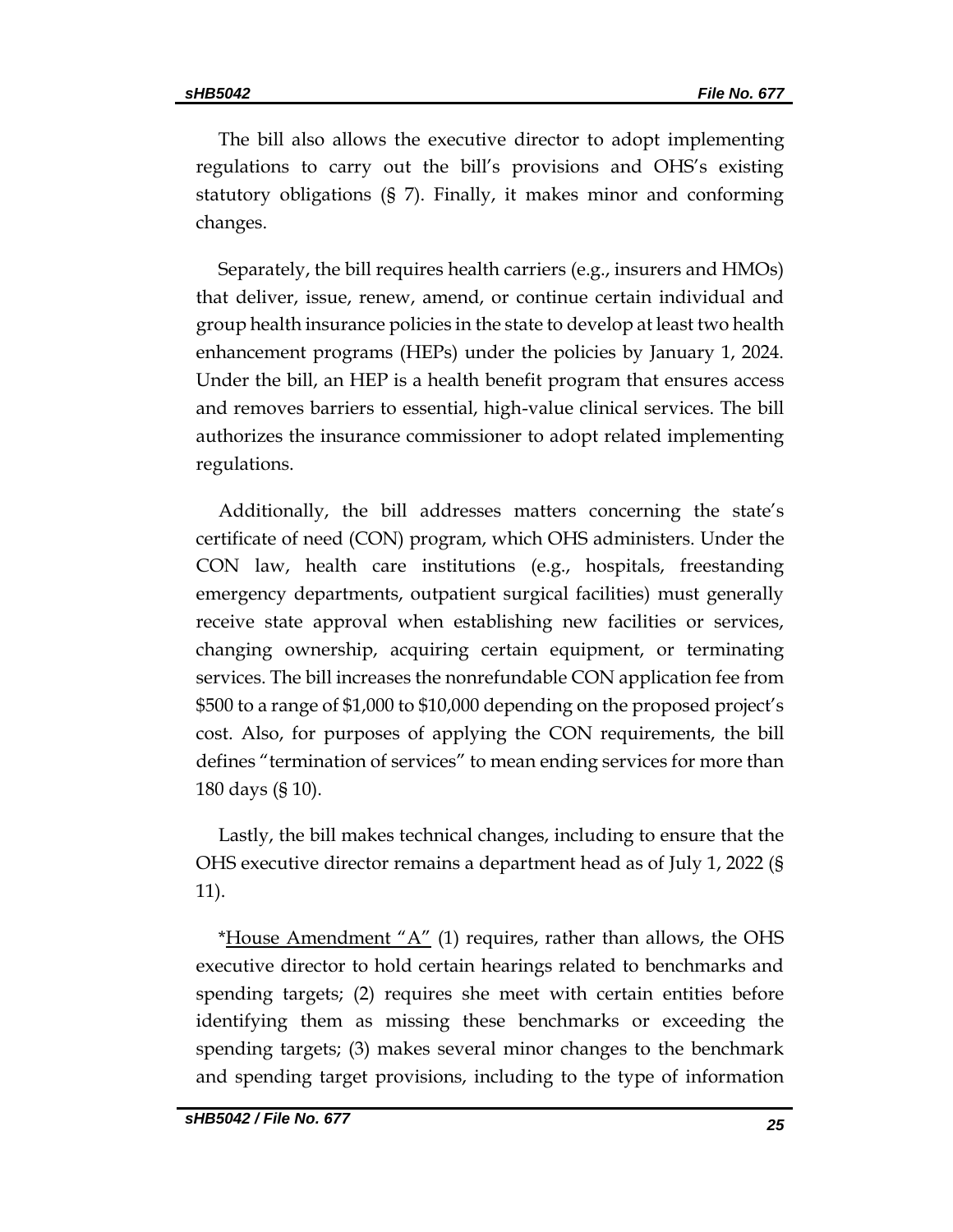certain annual reports to the legislature must contain; and (4) adds the HEP and CON provisions.

EFFECTIVE DATE: Upon passage, except the HEP provisions are effective January 1, 2023, and a technical change is effective July 1, 2022.

#### **§ 2 — DEFINITIONS**

Under the bill, "total medical expense" is the total cost of care for a payer or provider entity's patient population in a calendar year, calculated as the sum of (1) all claims-based spending paid to providers by public and private payers, net of pharmacy rebates; (2) all nonclaims payments, including incentive and care coordination payments; and (3) all per-capita patient cost-sharing amounts.

A "provider entity" is an organized group of clinicians that (1) come together for contracting purposes or (2) is an established billing unit with enough attributed lives (i.e., patients), collectively, to participate in total cost of care contracts during any given calendar year, even if it is not participating in these contracts. At a minimum, a provider entity must include primary care providers. (The specific number of attributed lives required to participate in a total cost of care contract is unclear under the bill.)

A "payer" is a government (e.g., Medicaid and Medicare) or nongovernment health plan, and any of their affiliates, subsidiaries, or businesses acting as a payer that, during any calendar year, pays (1) health care providers for health care services or (2) pharmacies or private entities for prescription drugs that the OHS executive director designates.

"Total healthcare expenditures" are the sum of all health care expenditures in Connecticut from public and private sources for a given calendar year, including all claims-based spending paid to providers, net of pharmacy rebates; all patient cost-sharing amounts; and the net cost of private health insurance.

*sHB5042 / File No. 677 26* "Net cost of private health insurance" is the difference between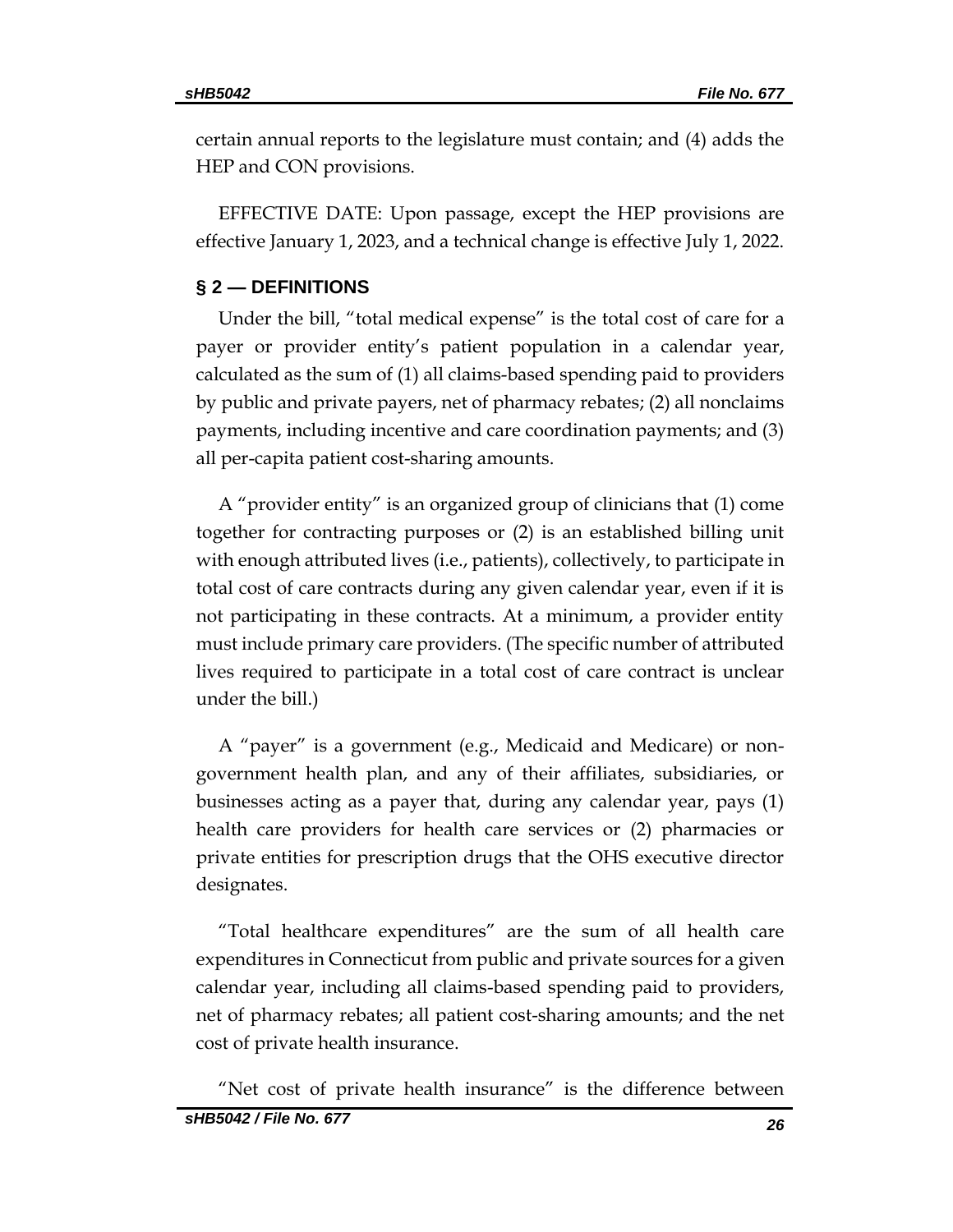premiums earned and benefits incurred, including the insurers' cost of paying bills; advertising; sales commissions and other administrative costs; net additions or subtractions from reserves; rate credits and dividends; premium taxes; and profits or losses.

# **§ 1 — OHS DUTIES**

The bill adds the following to OHS's duties:

- 1. setting an annual health care cost growth benchmark and primary care spending target, as described below;
- 2. developing and adopting health care quality benchmarks, as described below;
- 3. developing strategies, in consultation with stakeholders, to meet these benchmarks and targets;
- 4. enhancing the transparency of provider entities; and
- 5. monitoring the (a) development of accountable care organizations and patient-centered medical homes and (b) adoption of alternative payment methodologies in Connecticut.

# **§ 3 — ANNUAL HEALTH CARE BENCHMARKS AND SPENDING TARGETS**

By July 1, 2022, the OHS executive director must publish on the office's website the following:

- 1. health care cost growth benchmarks and annual primary care spending targets as a percentage of total medical expenses for calendar years 2021 through 2025, and
- 2. annual health care quality benchmarks for calendar years 2022 through 2025.

She must also publish on the website each adopted health care cost growth benchmark and annual primary care spending target.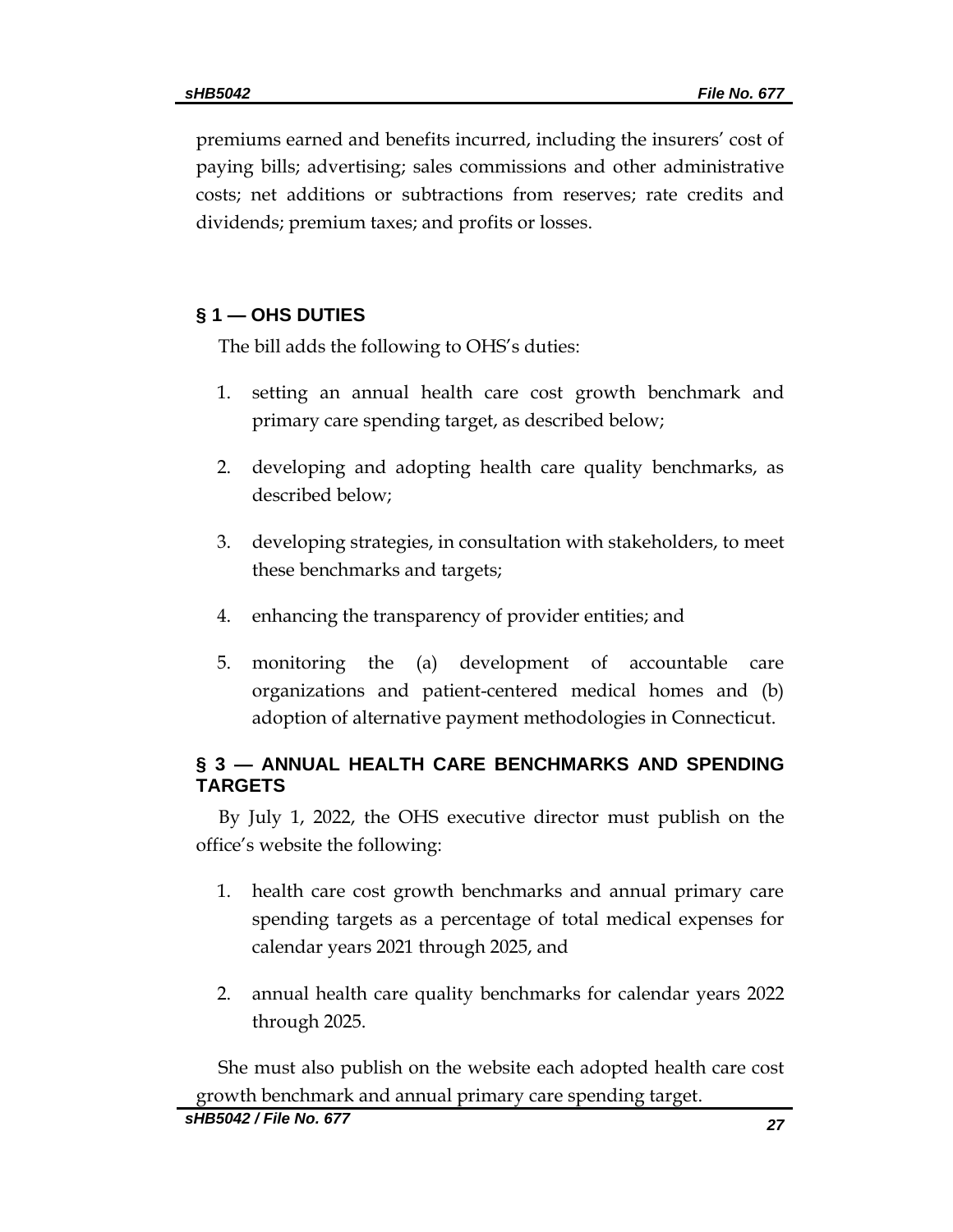The director must develop, adopt, and post on the office's website by July 1, 2025, and every five years after, the following:

- 1. annual health care cost growth benchmarks and annual primary care spending targets for the next five calendar years for provider entities and payers and
- 2. annual health care quality benchmarks for the next five calendar years.

# *Developing Health Care Benchmarks and Spending Targets*

In developing the health care cost growth benchmarks and primary care spending targets, the bill requires the executive director to consider (1) any historical and forecasted changes in median income for residents and the potential gross state product growth rate; (2) the inflation rate; and (3) the most recent annual health care expenditure report required under the bill (see § 4).

For health care quality benchmarks, the executive director must consider the following:

- 1. quality measures endorsed by nationally recognized organizations, including the National Quality Forum, the National Committee for Quality Assurance, the federal Centers for Medicare and Medicaid Services and Centers for Disease Control and Prevention, the Joint Commission, and other expert organizations that develop health quality measures;
- 2. measures about health outcomes, overutilization, underutilization, patient safety, and community or population health; and
- 3. measures that meet standards of patient-centeredness and ensure consideration of differences in preferences and clinical characteristics within patient subpopulations.

# *Public Hearings and Modifying Benchmarks or Targets*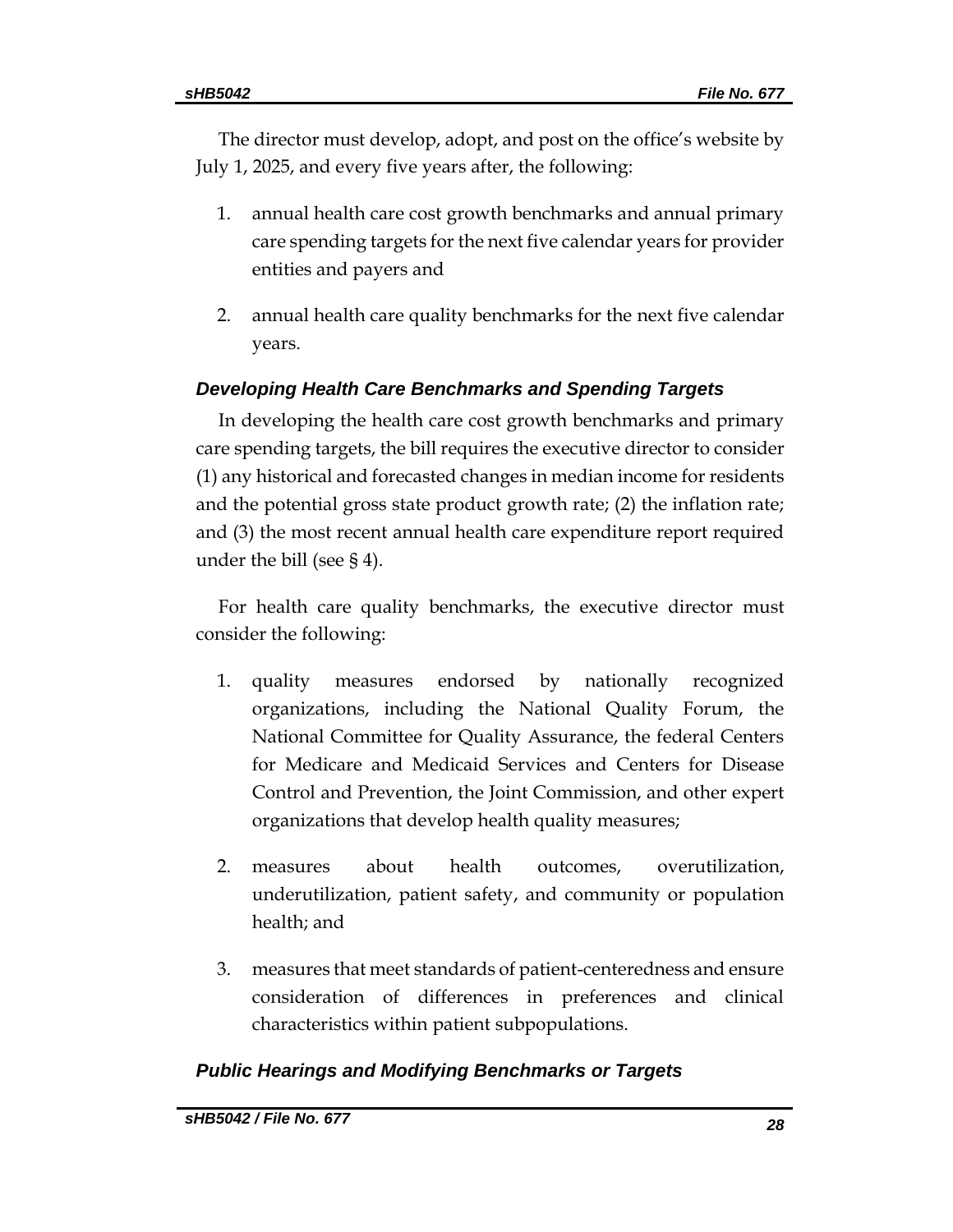The bill requires the executive director to hold at least one informational public hearing before adopting the health care benchmarks and spending targets. It also authorizes her to hold additional informational hearings on (1) health care cost growth benchmarks and primary care spending targets after they have been set and (2) the quality measures she proposes as health care quality benchmarks. The hearings must be held at a time and place she designates, and a notice must be prominently posted on the OHS website and in a form and manner she prescribes.

Under the bill, the executive director may modify any benchmark or spending target if she determines, after a hearing, that doing so is reasonably warranted.

The bill requires the executive director to annually review the current and projected inflation rates and post her findings on OHS's website, including her reasons for changing or maintaining a benchmark. For modifications to health care cost growth benchmarks, an additional hearing is not required if the modifications are due to inflation rates.

The executive director must post a summary of any informational public hearing she holds on these benchmarks and targets on OHS's website, including her decision to modify them if applicable.

#### *Authority to Contract*

The bill allows the executive director to enter into necessary contractual agreements with actuarial, economic, and other experts and consultants to develop, adopt, and publish these health care benchmarks and spending targets.

### **§ 4 — ANNUAL REPORTING REQUIREMENTS**

#### *Payer Reports*

Beginning by August 15, 2022, the bill requires each payer to report aggregated data annually to the OHS executive director, including aggregated, self-funded data necessary for her to calculate (1) total health care expenditures; (2) primary care spending as a percentage of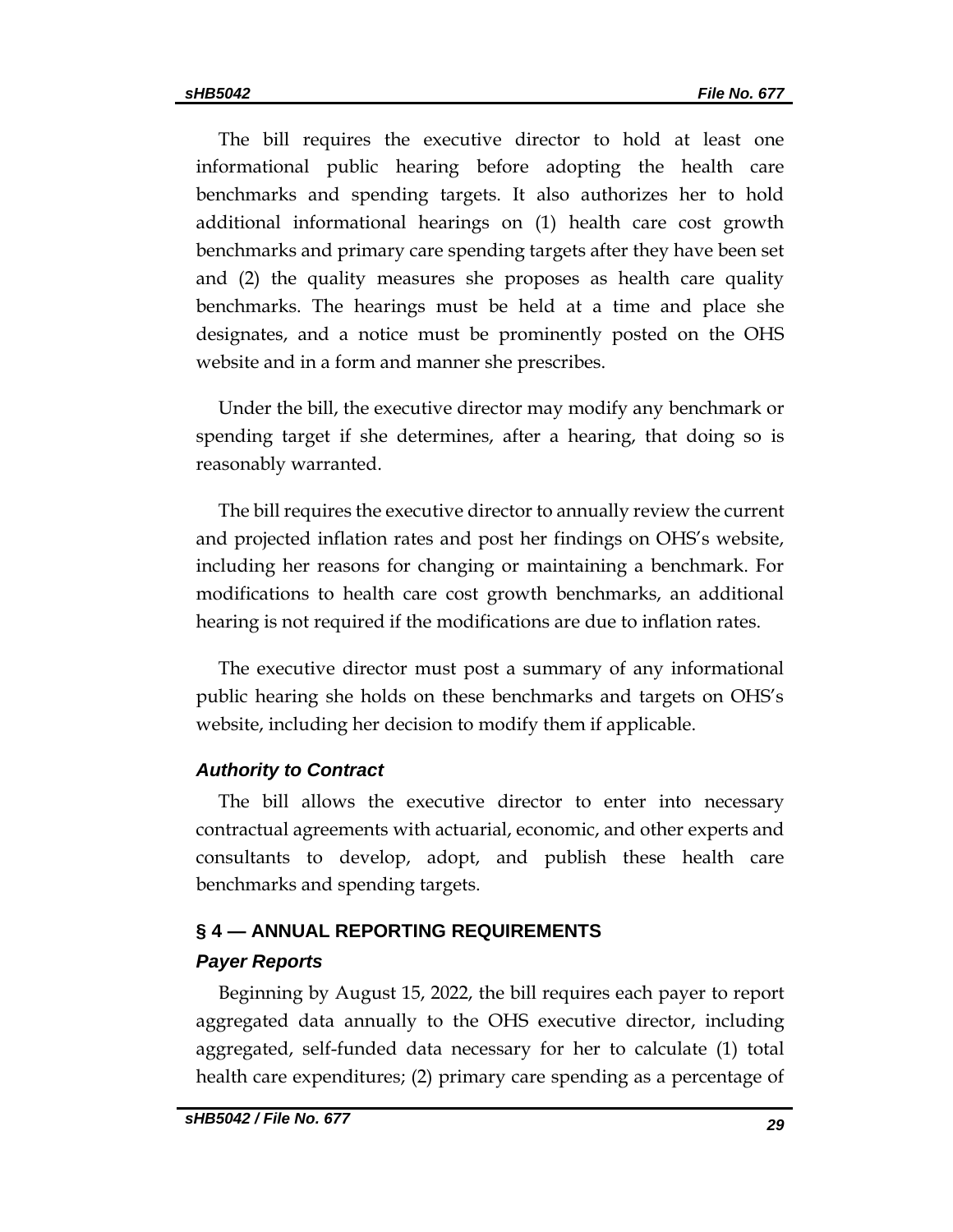total medical expenses; and (3) net cost of private health insurance. Payers must also disclose, upon request, payer data required for OHS to adjust total medical expense calculations to reflect patient population changes.

Additionally, the bill requires payers and provider entities, starting by August 15, 2023, to report annually to the executive director on the health care quality benchmarks she adopts.

Payers and provider entities must report the data described above in a form and manner the executive director prescribes for the preceding or prior years, upon her request, based on material changes to data previously submitted.

# *Annual OHS Health Care Expenditure Report*

Beginning by March 31, 2023, the OHS executive director must annually prepare and post on the office website a report on total health care expenditures. The report must use the total aggregate medical expenses that payers report, including a breakdown of populationadjusted total medical expenses by payer and provider entities. It may also include information on the following:

- 1. trends in major service category spending;
- 2. primary care spending as a percentage of total medical expenses;
- 3. the net cost of health insurance by payer by market segment, including individual, small group, large group, self-insured, student, and Medicare Advantage markets; and
- 4. any other factors the executive director deems relevant to providing context, which must include the impact of inflation and medical inflation, the impacts on access to care, and responses to public health crises or similar emergencies.

The bill also requires the executive director to annually request the unadjusted total medical expenses for Connecticut residents from the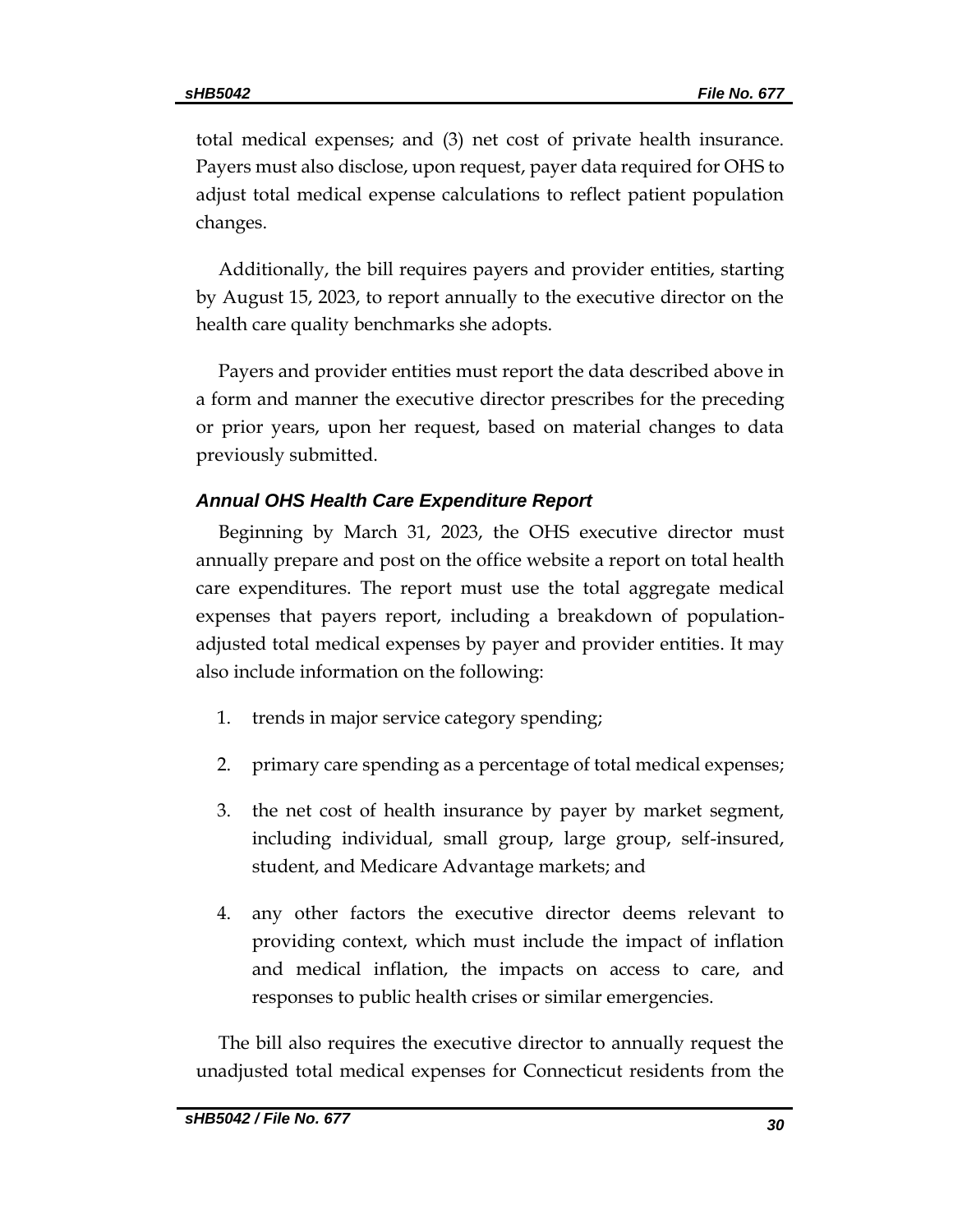federal Centers for Medicare and Medicaid Services.

#### *Annual OHS Health Care Quality Benchmark Report*

The bill requires the executive director, by March 31, 2024, to annually prepare and post on the office's website a report about health care quality benchmarks reported by payers and provider entities.

#### *Authority to Contract*

The bill allows the executive director to enter into contractual agreements necessary to prepare the annual health care expenditure and quality benchmark reports, including contracts with actuarial, economic, and other experts and consultants.

## **§§ 5 & 6 — FAILURE TO MEET HEALTH CARE BENCHMARKS AND SPENDING TARGETS**

### *Payers and Provider Entities*

Beginning in 2023, the bill requires the OHS executive director to identify each payer or provider entity that exceeded the health care cost growth benchmark or failed to meet the primary care spending target for the performance year (i.e., the most recent year for which certain data are available). She must do so annually by May 1. However, before identifying any payer or provider entity, she must meet with it upon its request to review and validate the total medical expense data collected. She must review any information the payer or provider entity provides and, if necessary, amend her findings before identifying it as exceeding the health care cost growth benchmark or failing to meet the spending targets.

Beginning in 2024, she must also identify, annually by May 1, each payer or provider entity that exceeded the health care quality benchmark for the performance year. She must similarly meet with any payer or provider entity upon its request to review and validate the quality data she collected and, if necessary, amend her findings before making a determination.

Within 30 days of making these identifications, the bill requires the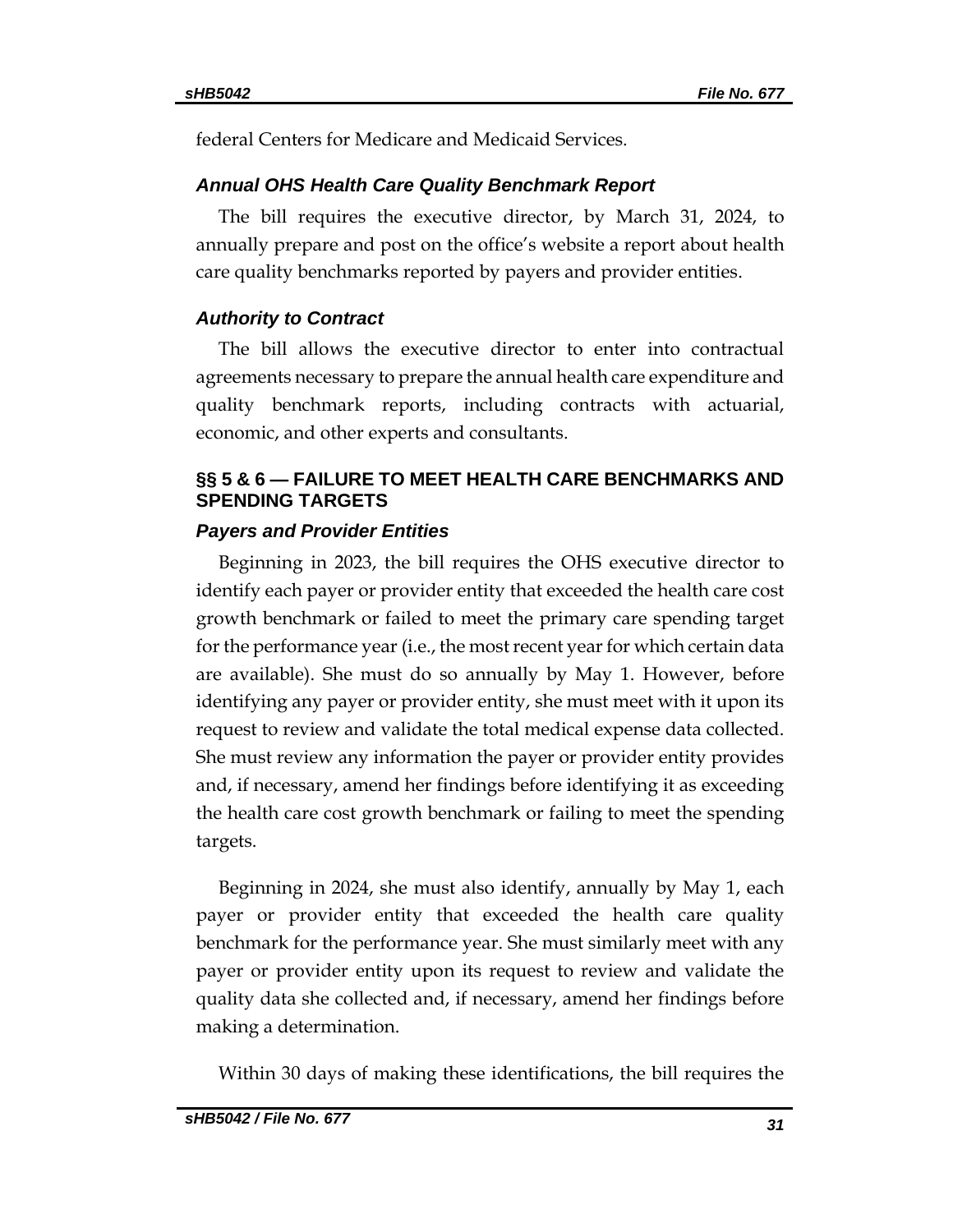executive director to notify the payer or provider entity, in a form and manner she prescribes, that (1) she identified its failure to meet a health care benchmark or spending target and (2) the factual basis for her identification.

# *Other Contributing Entities*

Beginning in 2023, if the executive director determines that the annual percentage change in total health care expenditures for the performance year exceeded the health care cost growth benchmark, then the bill requires her to identify any entity that significantly contributed to exceeding the benchmark. Under the bill, an "other entity" is a pharmacy benefit manager (PBM), provider that is not a provider entity, or a drug manufacturer. She must do this for each calendar year by May 1, based on:

- 1. the OHS total health care expenditure annual report required under the bill (see § 4);
- 2. annual reports that existing law requires PBMs to submit to the insurance commissioner on prescription drug rebates;
- 3. OHS's annual list of up to 10 outpatient prescription drugs that are either provided at substantial cost to the state or critical to public health, required under existing law;
- 4. information from the state's all-payer claims database; and
- 5. any other information the executive director, in her discretion, deems relevant.

The bill requires the executive director to also account for costs, net of rebates and discounts, when identifying these entities.

# *Annual Informational Public Hearings*

The bill requires the executive director to annually hold informational public hearings as follows:

*sHB5042 / File No. 677 32* 1. starting by June 30, 2023, a hearing to compare the growth in total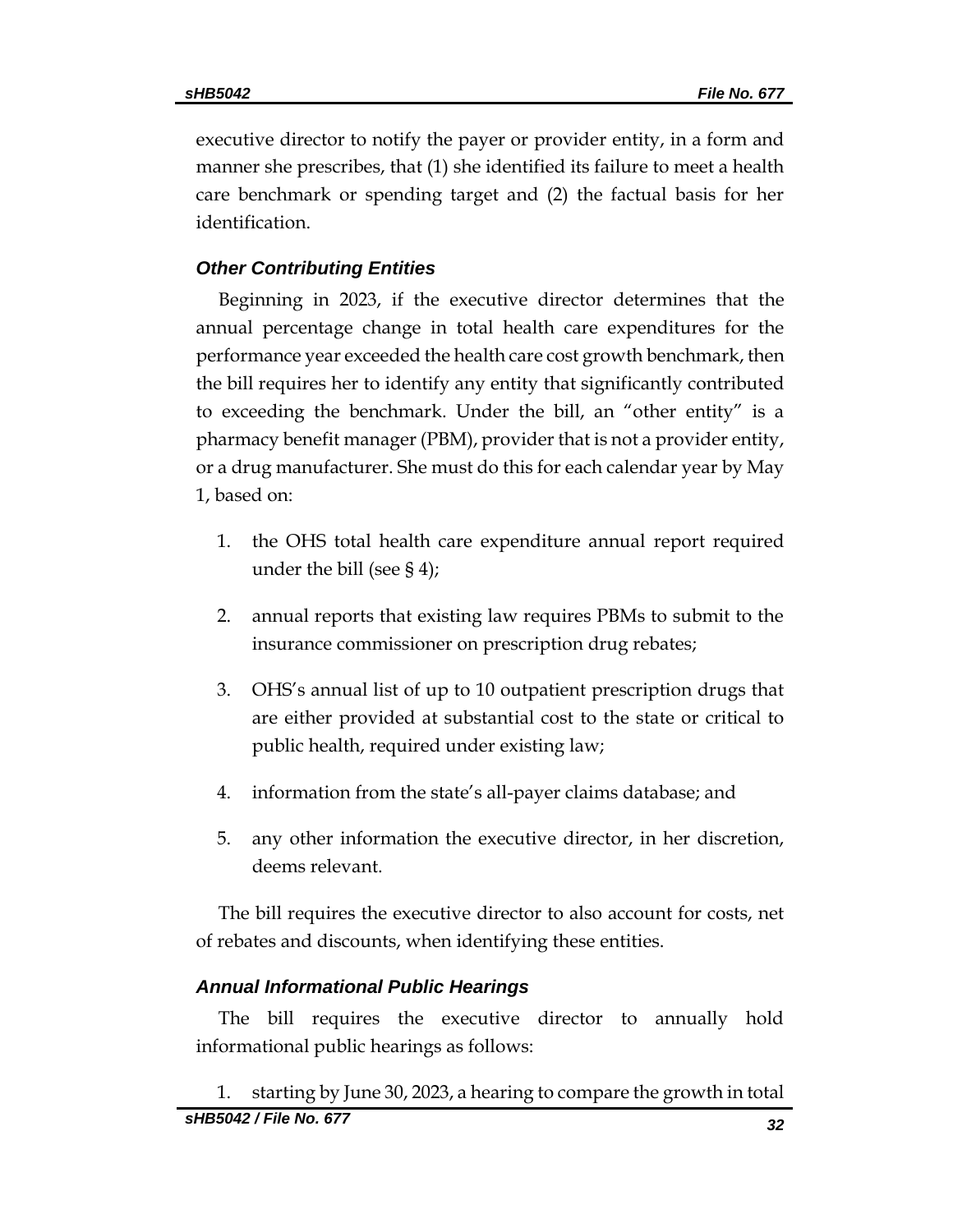health care expenditures in the performance year to the associated health care cost growth benchmark and

2. starting by June 30, 2024, a hearing to compare the performance of payers and provider entities in the performance year to the associated health care quality benchmark.

# *Hearings on Total Health Care Expenditures*

The bill requires annual informational public hearings on health care expenditures to examine the following:

- 1. OHS's most recent annual total health care expenditure report required under the bill;
- 2. payer and provider entity expenditures, including health care cost trends, primary care spending as a percentage of total medical expenses, and the factors contributing to them; and
- 3. any other matters the executive director deems relevant.

The bill allows the executive director to require hearing participation from any payer or provider entity that she determines is a significant contributor to the state's health care cost growth or has failed to meet the primary care spending target for that year. These entities must testify on the issues the executive director identifies and provide additional information on actions they have taken to (1) reduce their contribution to future state health care costs and expenditures and (2) increase their primary care spending as a percentage of total medical expenses.

Similarly, the executive director may also require participation in the hearing by any other entity she determines is a significant contributor to the state's health care cost growth during the performance year. These entities must also provide testimony and additional information in the same manner as payers and provider entities described above. If the other entity is a drug manufacturer whose participation is required with respect to a specific drug or drug class, then the bill permits the hearing,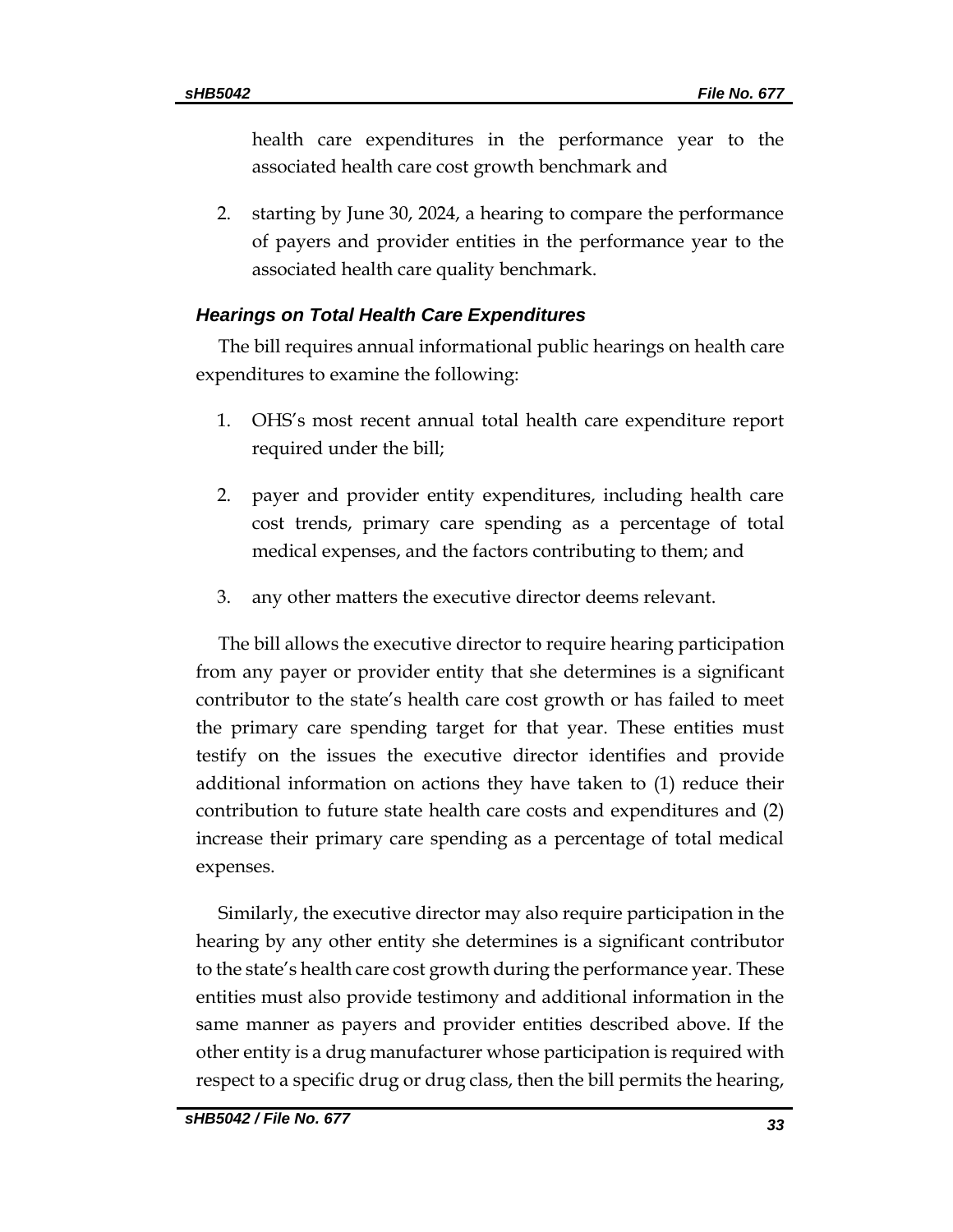to the extent possible, to include representatives from at least one brandname manufacturer; one generic manufacturer; and one innovator company that is less than 10 years old.

#### *Hearings on Quality Performance Benchmarks*

The bill requires the annual informational public hearing on provider entity quality performance to examine the most recent OHS annual report on health care quality benchmarks (see § 4) and any other matters that the executive director deems relevant.

Under the bill, the executive director may require hearing participation from any payer or provider entity that she determines failed to meet the health care quality benchmarks during the performance year. Payers or provider entities required to participate must provide testimony on issues the executive director identifies and additional information on actions they have taken to improve their quality benchmark performance.

#### *Annual Legislative Reports on Public Hearing Information*

The bill requires OHS, starting by October 15, 2023, to report annually to the Insurance and Public Health committees on her analysis of the information submitted during the most recent informational public hearing on total health care expenditures. The report must:

- 1. describe health care spending trends in the state, including trends in primary care spending as a percentage of total medical expenses, and the factors underlying these trends;
- 2. include any findings from the total health care expenditure report;
- 3. describe how to monitor any unintended adverse consequences from the cost growth benchmarks and primary care spending targets, as well as any findings from doing so; and
- 4. disclose the office's recommendations, if any, on strategies to increase the efficiency of the state's health care system, including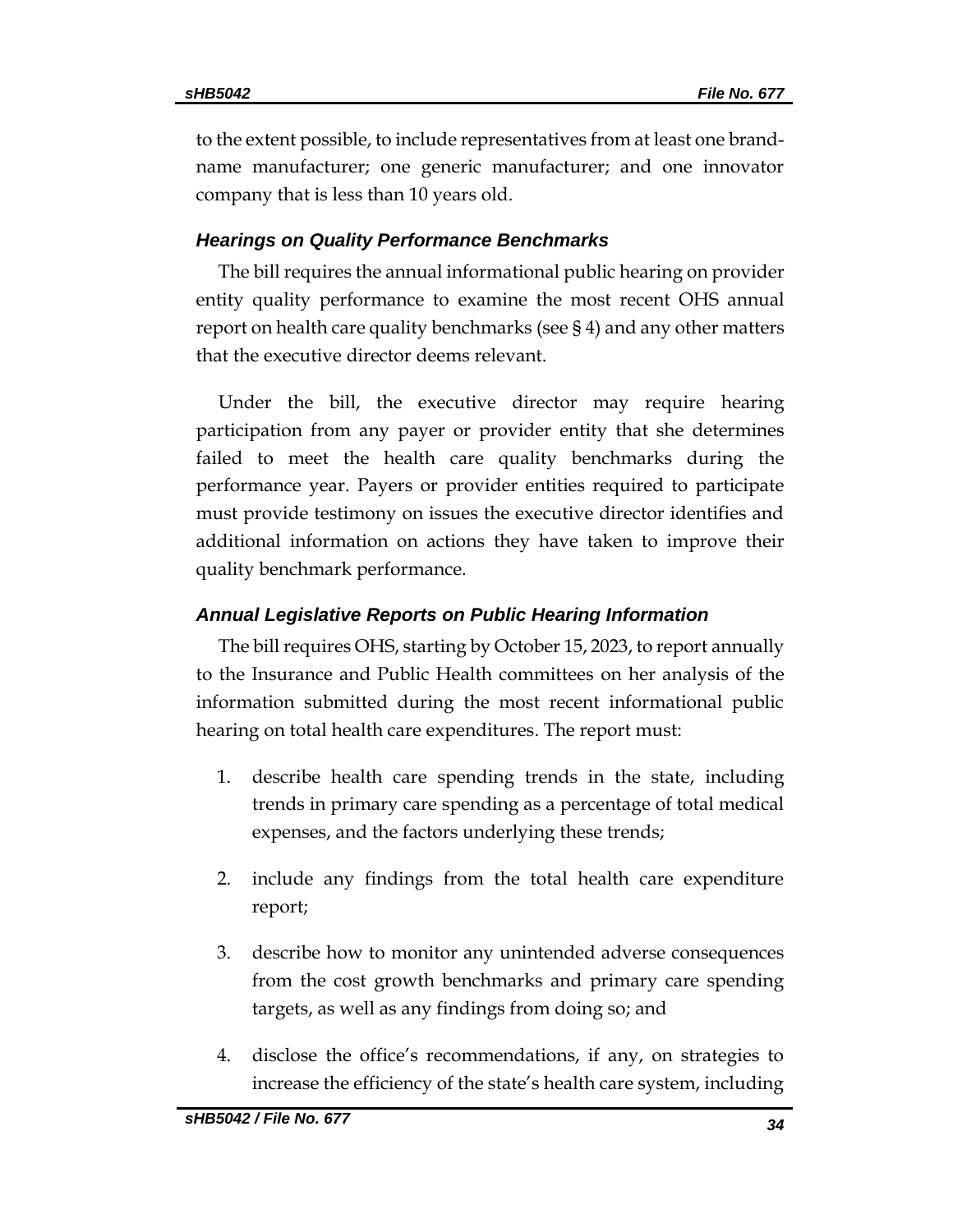any recommended legislative changes.

Additionally, the bill requires the executive director, starting by October 15, 2024, to report annually to the Insurance and Public Health committees on her analysis of the information submitted during the most recent informational public hearing on health care quality benchmarks. In the report, the executive director must do the following:

- 1. describe health care quality trends in the state and their underlying factors,
- 2. include the findings from the health care quality benchmark report
- 3. disclose the office's recommendations, if any, on strategies to improve the quality of the state's health care system, including any recommended legislative changes.

# **§ 8 — HEALTH ENHANCEMENT PROGRAMS**

The bill requires health carriers to develop at least two HEPs by January 1, 2024. Each HEP must (1) be available to each insured under the health insurance policy and (2) provide incentives to each insured directly related to providing health insurance coverage for insureds choosing to complete certain preventive examinations and screenings the U.S. Preventive Services Task Force recommends with an "A" or "B" rating.

The bill prohibits an HEP from imposing any penalty or negative incentive on an insured. It also specifies that an insured cannot be required to participate in an HEP.

The bill also requires certain individual and group health insurance policies to cover the HEPs. (However, it is unclear if this means they must cover HEP administration costs or the examinations and screenings insureds receive through the HEP.)

The bill's HEP provisions apply to individual and group health